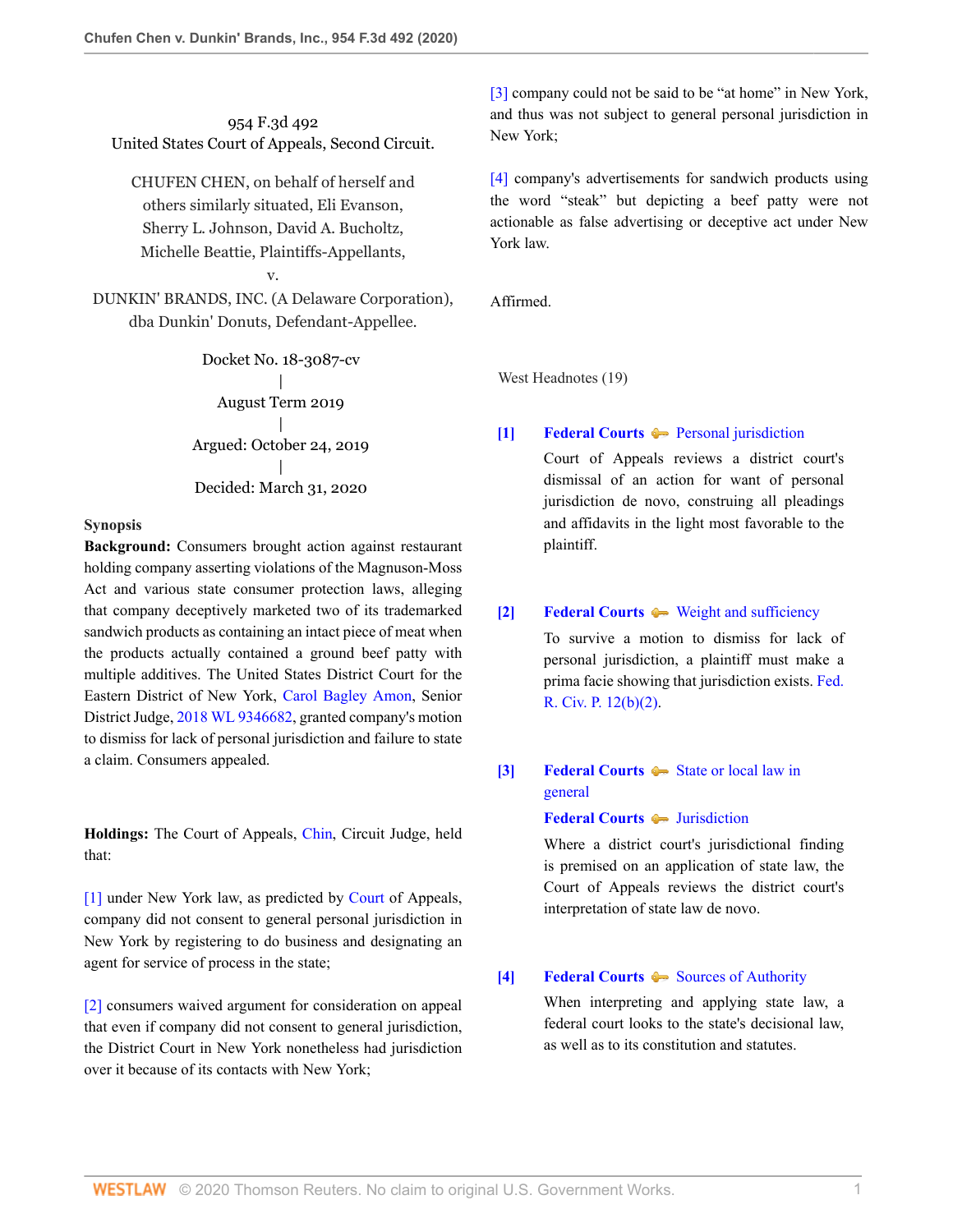# <span id="page-1-3"></span>**[\[5\]](#page-4-4) [Federal Courts](http://www.westlaw.com/Browse/Home/KeyNumber/170B/View.html?docGuid=I53417de0738f11ea99df8ae889484d86&originationContext=document&vr=3.0&rs=cblt1.0&transitionType=DocumentItem&contextData=(sc.UserEnteredCitation))**  $\leftarrow$  [Anticipating or predicting](http://www.westlaw.com/Browse/Home/KeyNumber/170Bk3103/View.html?docGuid=I53417de0738f11ea99df8ae889484d86&originationContext=document&vr=3.0&rs=cblt1.0&transitionType=DocumentItem&contextData=(sc.UserEnteredCitation)) [state decision](http://www.westlaw.com/Browse/Home/KeyNumber/170Bk3103/View.html?docGuid=I53417de0738f11ea99df8ae889484d86&originationContext=document&vr=3.0&rs=cblt1.0&transitionType=DocumentItem&contextData=(sc.UserEnteredCitation))

When interpreting and applying state law, where state law is unsettled, a federal court is obligated to carefully predict how the state's highest court would resolve the uncertainty or ambiguity.

#### <span id="page-1-4"></span>**[\[6\]](#page-4-5) [Federal Courts](http://www.westlaw.com/Browse/Home/KeyNumber/170B/View.html?docGuid=I53417de0738f11ea99df8ae889484d86&originationContext=document&vr=3.0&rs=cblt1.0&transitionType=DocumentItem&contextData=(sc.UserEnteredCitation))**  $\rightarrow$  [Inferior courts](http://www.westlaw.com/Browse/Home/KeyNumber/170Bk3008(3)/View.html?docGuid=I53417de0738f11ea99df8ae889484d86&originationContext=document&vr=3.0&rs=cblt1.0&transitionType=DocumentItem&contextData=(sc.UserEnteredCitation))

When interpreting and applying state law, absent a clear directive from a state's highest court, the federal court gives proper regard to the relevant rulings of other courts of the state.

# <span id="page-1-5"></span>**[\[7\]](#page-4-6) [Federal Courts](http://www.westlaw.com/Browse/Home/KeyNumber/170B/View.html?docGuid=I53417de0738f11ea99df8ae889484d86&originationContext=document&vr=3.0&rs=cblt1.0&transitionType=DocumentItem&contextData=(sc.UserEnteredCitation))**  $\rightarrow$  Withholding Decision; [Certifying Questions](http://www.westlaw.com/Browse/Home/KeyNumber/170Bk3105/View.html?docGuid=I53417de0738f11ea99df8ae889484d86&originationContext=document&vr=3.0&rs=cblt1.0&transitionType=DocumentItem&contextData=(sc.UserEnteredCitation))

When interpreting and applying state law, where state law is unsettled, certification of question to state court is not warranted where sufficient precedents exist for federal court to make the determination.

#### <span id="page-1-6"></span>**[\[8\]](#page-4-7) [Federal Courts](http://www.westlaw.com/Browse/Home/KeyNumber/170B/View.html?docGuid=I53417de0738f11ea99df8ae889484d86&originationContext=document&vr=3.0&rs=cblt1.0&transitionType=DocumentItem&contextData=(sc.UserEnteredCitation))**  $\blacklozenge$  **[Personal jurisdiction](http://www.westlaw.com/Browse/Home/KeyNumber/170Bk3025(4)/View.html?docGuid=I53417de0738f11ea99df8ae889484d86&originationContext=document&vr=3.0&rs=cblt1.0&transitionType=DocumentItem&contextData=(sc.UserEnteredCitation))**

In the absence of a federal statute specifically directing otherwise, and subject to limitations imposed by the United States Constitution, federal courts look to the law of the forum state to determine whether a federal district court has personal jurisdiction over a foreign corporation. [Fed. R. Civ. P. 4\(k\)\(1\).](http://www.westlaw.com/Link/Document/FullText?findType=L&pubNum=1000600&cite=USFRCPR4&originatingDoc=I53417de0738f11ea99df8ae889484d86&refType=LQ&originationContext=document&vr=3.0&rs=cblt1.0&transitionType=DocumentItem&contextData=(sc.UserEnteredCitation))

# <span id="page-1-0"></span>**[\[9\]](#page-5-0) [Federal Courts](http://www.westlaw.com/Browse/Home/KeyNumber/170B/View.html?docGuid=I53417de0738f11ea99df8ae889484d86&originationContext=document&vr=3.0&rs=cblt1.0&transitionType=DocumentItem&contextData=(sc.UserEnteredCitation))**  $\leftarrow$  [Corporations and business](http://www.westlaw.com/Browse/Home/KeyNumber/170Bk2732/View.html?docGuid=I53417de0738f11ea99df8ae889484d86&originationContext=document&vr=3.0&rs=cblt1.0&transitionType=DocumentItem&contextData=(sc.UserEnteredCitation)) [organizations](http://www.westlaw.com/Browse/Home/KeyNumber/170Bk2732/View.html?docGuid=I53417de0738f11ea99df8ae889484d86&originationContext=document&vr=3.0&rs=cblt1.0&transitionType=DocumentItem&contextData=(sc.UserEnteredCitation))

Under New York law, as predicted by federal Court of Appeals, foreign corporation did not consent to general personal jurisdiction in New York by registering to do business and designating an agent for service of process in the state. [N.Y. Business Corporation Law § 1301\(a\)](http://www.westlaw.com/Link/Document/FullText?findType=L&pubNum=1000057&cite=NYBUS1301&originatingDoc=I53417de0738f11ea99df8ae889484d86&refType=SP&originationContext=document&vr=3.0&rs=cblt1.0&transitionType=DocumentItem&contextData=(sc.UserEnteredCitation)#co_pp_8b3b0000958a4).

### <span id="page-1-1"></span>**[\[10\]](#page-6-0) [Federal Courts](http://www.westlaw.com/Browse/Home/KeyNumber/170B/View.html?docGuid=I53417de0738f11ea99df8ae889484d86&originationContext=document&vr=3.0&rs=cblt1.0&transitionType=DocumentItem&contextData=(sc.UserEnteredCitation))**  $\rightarrow$  [Organization and](http://www.westlaw.com/Browse/Home/KeyNumber/170Bk3409/View.html?docGuid=I53417de0738f11ea99df8ae889484d86&originationContext=document&vr=3.0&rs=cblt1.0&transitionType=DocumentItem&contextData=(sc.UserEnteredCitation)) [jurisdiction of lower court;  venue](http://www.westlaw.com/Browse/Home/KeyNumber/170Bk3409/View.html?docGuid=I53417de0738f11ea99df8ae889484d86&originationContext=document&vr=3.0&rs=cblt1.0&transitionType=DocumentItem&contextData=(sc.UserEnteredCitation))

Consumers waived argument for consideration on appeal that even if restaurant holding company did not consent to general jurisdiction in New York by registering to do business and designating an agent for service of process in the state, the District Court in New York nonetheless had jurisdiction over it because of its contacts with New York, in action alleging that company deceptively marketed two of its trademarked sandwich products because of its contacts with New York, since consumers failed to raise that argument with the District Court below.

# <span id="page-1-2"></span>**[\[11\]](#page-6-1) [Federal Courts](http://www.westlaw.com/Browse/Home/KeyNumber/170B/View.html?docGuid=I53417de0738f11ea99df8ae889484d86&originationContext=document&vr=3.0&rs=cblt1.0&transitionType=DocumentItem&contextData=(sc.UserEnteredCitation))**  $\rightarrow$  [Corporations and business](http://www.westlaw.com/Browse/Home/KeyNumber/170Bk2732/View.html?docGuid=I53417de0738f11ea99df8ae889484d86&originationContext=document&vr=3.0&rs=cblt1.0&transitionType=DocumentItem&contextData=(sc.UserEnteredCitation)) [organizations](http://www.westlaw.com/Browse/Home/KeyNumber/170Bk2732/View.html?docGuid=I53417de0738f11ea99df8ae889484d86&originationContext=document&vr=3.0&rs=cblt1.0&transitionType=DocumentItem&contextData=(sc.UserEnteredCitation))

Restaurant holding company could not be said to be "at home" in New York, and thus was not subject to general personal jurisdiction in New York in consumers' action alleging that company deceptively marketed two of its trademarked sandwich products as containing an intact piece of meat when the products actually contained a ground beef patty with multiple additives; company was not incorporated or headquartered in New York, and while consumers alleged company was a franchisor with numerous retail establishments in New York, they made no showing that the company's relationship with New York was in any way significant or exceptional in relation to the company's nationwide business activity.

#### <span id="page-1-7"></span>**[\[12\]](#page-6-2) [Federal Courts](http://www.westlaw.com/Browse/Home/KeyNumber/170B/View.html?docGuid=I53417de0738f11ea99df8ae889484d86&originationContext=document&vr=3.0&rs=cblt1.0&transitionType=DocumentItem&contextData=(sc.UserEnteredCitation)) [Pleading](http://www.westlaw.com/Browse/Home/KeyNumber/170Bk3587/View.html?docGuid=I53417de0738f11ea99df8ae889484d86&originationContext=document&vr=3.0&rs=cblt1.0&transitionType=DocumentItem&contextData=(sc.UserEnteredCitation))**

Court of Appeals reviews a district court's grant of a motion to dismiss for failure to state a claim de novo. [Fed. R. Civ. P. 12\(b\)\(6\).](http://www.westlaw.com/Link/Document/FullText?findType=L&pubNum=1000600&cite=USFRCPR12&originatingDoc=I53417de0738f11ea99df8ae889484d86&refType=LQ&originationContext=document&vr=3.0&rs=cblt1.0&transitionType=DocumentItem&contextData=(sc.UserEnteredCitation))

# <span id="page-1-8"></span>**[\[13\]](#page-6-3) [Federal Civil Procedure](http://www.westlaw.com/Browse/Home/KeyNumber/170A/View.html?docGuid=I53417de0738f11ea99df8ae889484d86&originationContext=document&vr=3.0&rs=cblt1.0&transitionType=DocumentItem&contextData=(sc.UserEnteredCitation))**  $\blacklozenge$  **[Insufficiency in](http://www.westlaw.com/Browse/Home/KeyNumber/170Ak1772/View.html?docGuid=I53417de0738f11ea99df8ae889484d86&originationContext=document&vr=3.0&rs=cblt1.0&transitionType=DocumentItem&contextData=(sc.UserEnteredCitation))** [general](http://www.westlaw.com/Browse/Home/KeyNumber/170Ak1772/View.html?docGuid=I53417de0738f11ea99df8ae889484d86&originationContext=document&vr=3.0&rs=cblt1.0&transitionType=DocumentItem&contextData=(sc.UserEnteredCitation))

**[Federal Civil Procedure](http://www.westlaw.com/Browse/Home/KeyNumber/170A/View.html?docGuid=I53417de0738f11ea99df8ae889484d86&originationContext=document&vr=3.0&rs=cblt1.0&transitionType=DocumentItem&contextData=(sc.UserEnteredCitation))**  $\blacktriangleright$  [Matters deemed](http://www.westlaw.com/Browse/Home/KeyNumber/170Ak1835/View.html?docGuid=I53417de0738f11ea99df8ae889484d86&originationContext=document&vr=3.0&rs=cblt1.0&transitionType=DocumentItem&contextData=(sc.UserEnteredCitation)) [admitted;  acceptance as true of allegations in](http://www.westlaw.com/Browse/Home/KeyNumber/170Ak1835/View.html?docGuid=I53417de0738f11ea99df8ae889484d86&originationContext=document&vr=3.0&rs=cblt1.0&transitionType=DocumentItem&contextData=(sc.UserEnteredCitation)) [complaint](http://www.westlaw.com/Browse/Home/KeyNumber/170Ak1835/View.html?docGuid=I53417de0738f11ea99df8ae889484d86&originationContext=document&vr=3.0&rs=cblt1.0&transitionType=DocumentItem&contextData=(sc.UserEnteredCitation))

To survive a motion to dismiss for failure to state a claim, a complaint must contain sufficient factual matter, accepted as true, to state a claim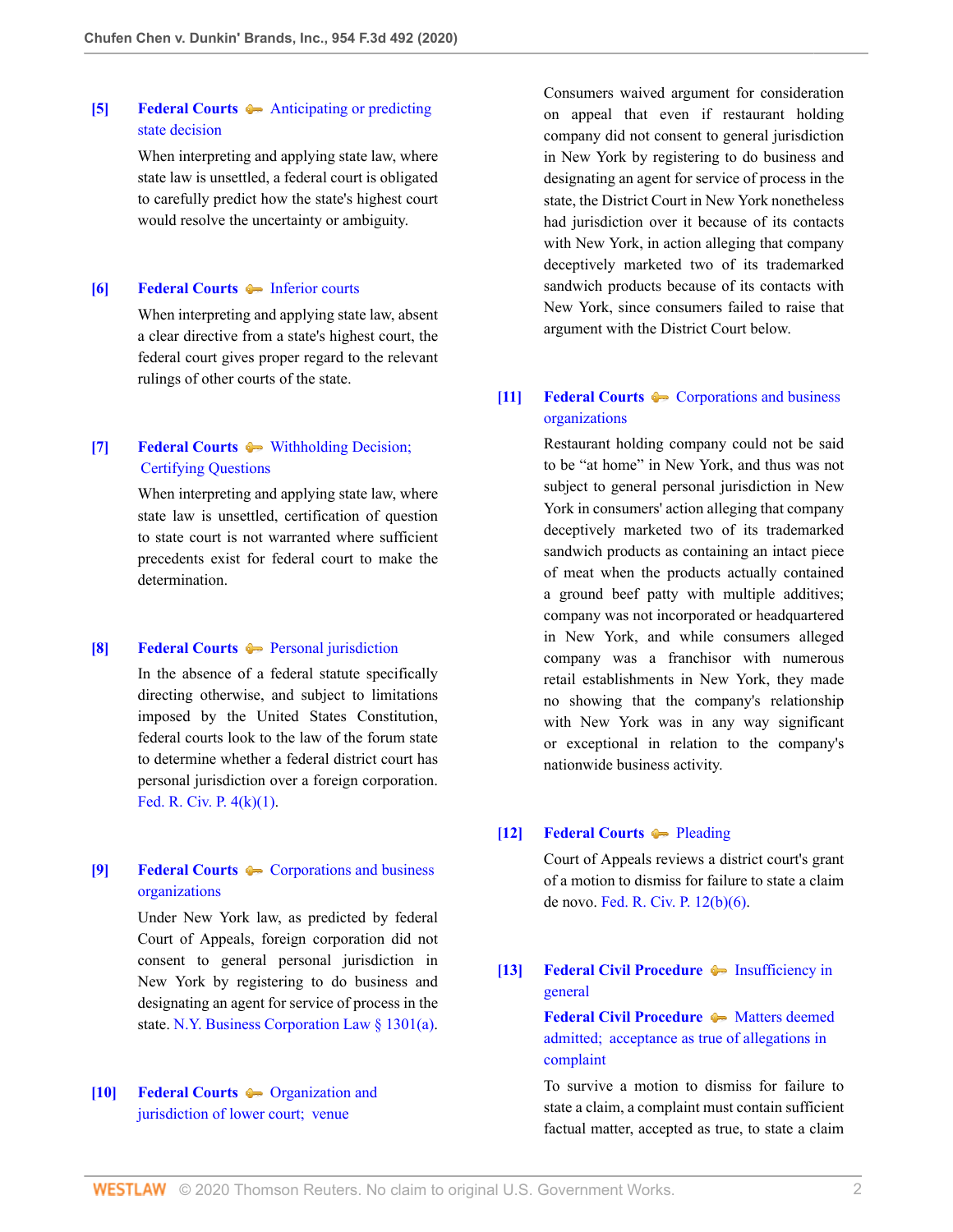to relief that is plausible on its face. [Fed. R. Civ.](http://www.westlaw.com/Link/Document/FullText?findType=L&pubNum=1000600&cite=USFRCPR12&originatingDoc=I53417de0738f11ea99df8ae889484d86&refType=LQ&originationContext=document&vr=3.0&rs=cblt1.0&transitionType=DocumentItem&contextData=(sc.UserEnteredCitation)) P.  $12(b)(6)$ .

### <span id="page-2-1"></span>**[\[14\]](#page-6-4) [Antitrust and Trade Regulation](http://www.westlaw.com/Browse/Home/KeyNumber/29T/View.html?docGuid=I53417de0738f11ea99df8ae889484d86&originationContext=document&vr=3.0&rs=cblt1.0&transitionType=DocumentItem&contextData=(sc.UserEnteredCitation))**  $\blacktriangleright$  Fraud; [deceit;  knowledge and intent](http://www.westlaw.com/Browse/Home/KeyNumber/29Tk136/View.html?docGuid=I53417de0738f11ea99df8ae889484d86&originationContext=document&vr=3.0&rs=cblt1.0&transitionType=DocumentItem&contextData=(sc.UserEnteredCitation))

"Deceptive acts," within meaning of New York consumer protection statute, are acts that are likely to mislead a reasonable consumer acting reasonably under the circumstances. [N.Y.](http://www.westlaw.com/Link/Document/FullText?findType=L&pubNum=1000081&cite=NYGBS349&originatingDoc=I53417de0738f11ea99df8ae889484d86&refType=LQ&originationContext=document&vr=3.0&rs=cblt1.0&transitionType=DocumentItem&contextData=(sc.UserEnteredCitation)) [General Business Law § 349](http://www.westlaw.com/Link/Document/FullText?findType=L&pubNum=1000081&cite=NYGBS349&originatingDoc=I53417de0738f11ea99df8ae889484d86&refType=LQ&originationContext=document&vr=3.0&rs=cblt1.0&transitionType=DocumentItem&contextData=(sc.UserEnteredCitation)).

[1 Cases that cite this headnote](http://www.westlaw.com/Link/RelatedInformation/DocHeadnoteLink?docGuid=I53417de0738f11ea99df8ae889484d86&headnoteId=205067399901420200514112738&originationContext=document&vr=3.0&rs=cblt1.0&transitionType=CitingReferences&contextData=(sc.UserEnteredCitation))

### <span id="page-2-2"></span>**[\[15\]](#page-6-5) [Antitrust and Trade Regulation](http://www.westlaw.com/Browse/Home/KeyNumber/29T/View.html?docGuid=I53417de0738f11ea99df8ae889484d86&originationContext=document&vr=3.0&rs=cblt1.0&transitionType=DocumentItem&contextData=(sc.UserEnteredCitation))**  $\blacklozenge$  Fraud; [deceit;  knowledge and intent](http://www.westlaw.com/Browse/Home/KeyNumber/29Tk136/View.html?docGuid=I53417de0738f11ea99df8ae889484d86&originationContext=document&vr=3.0&rs=cblt1.0&transitionType=DocumentItem&contextData=(sc.UserEnteredCitation))

To make out a prima facie case of deceptive acts or practices under New York consumer protection statute, a plaintiff must demonstrate that (1) the defendant's deceptive acts were directed at consumers, (2) the acts are misleading in a material way, and (3) the plaintiff has been injured as a result. [N.Y. General Business Law §](http://www.westlaw.com/Link/Document/FullText?findType=L&pubNum=1000081&cite=NYGBS349&originatingDoc=I53417de0738f11ea99df8ae889484d86&refType=LQ&originationContext=document&vr=3.0&rs=cblt1.0&transitionType=DocumentItem&contextData=(sc.UserEnteredCitation)) [349.](http://www.westlaw.com/Link/Document/FullText?findType=L&pubNum=1000081&cite=NYGBS349&originatingDoc=I53417de0738f11ea99df8ae889484d86&refType=LQ&originationContext=document&vr=3.0&rs=cblt1.0&transitionType=DocumentItem&contextData=(sc.UserEnteredCitation))

[1 Cases that cite this headnote](http://www.westlaw.com/Link/RelatedInformation/DocHeadnoteLink?docGuid=I53417de0738f11ea99df8ae889484d86&headnoteId=205067399901520200514112738&originationContext=document&vr=3.0&rs=cblt1.0&transitionType=CitingReferences&contextData=(sc.UserEnteredCitation))

#### <span id="page-2-3"></span>**[\[16\]](#page-6-6) [Antitrust and Trade](http://www.westlaw.com/Browse/Home/KeyNumber/29T/View.html?docGuid=I53417de0738f11ea99df8ae889484d86&originationContext=document&vr=3.0&rs=cblt1.0&transitionType=DocumentItem&contextData=(sc.UserEnteredCitation))**

**[Regulation](http://www.westlaw.com/Browse/Home/KeyNumber/29T/View.html?docGuid=I53417de0738f11ea99df8ae889484d86&originationContext=document&vr=3.0&rs=cblt1.0&transitionType=DocumentItem&contextData=(sc.UserEnteredCitation))**  $\blacklozenge$  [Advertising, marketing, and](http://www.westlaw.com/Browse/Home/KeyNumber/29Tk163/View.html?docGuid=I53417de0738f11ea99df8ae889484d86&originationContext=document&vr=3.0&rs=cblt1.0&transitionType=DocumentItem&contextData=(sc.UserEnteredCitation)) [promotion](http://www.westlaw.com/Browse/Home/KeyNumber/29Tk163/View.html?docGuid=I53417de0738f11ea99df8ae889484d86&originationContext=document&vr=3.0&rs=cblt1.0&transitionType=DocumentItem&contextData=(sc.UserEnteredCitation))

Under New York law, statute prohibiting false advertising in the conduct of any business, trade or commerce is analyzed under the same "reasonable consumer" standard as consumer protection statute providing cause of action for deceptive acts or practices. [N.Y. General](http://www.westlaw.com/Link/Document/FullText?findType=L&pubNum=1000081&cite=NYGBS349&originatingDoc=I53417de0738f11ea99df8ae889484d86&refType=LQ&originationContext=document&vr=3.0&rs=cblt1.0&transitionType=DocumentItem&contextData=(sc.UserEnteredCitation)) [Business Law §§ 349](http://www.westlaw.com/Link/Document/FullText?findType=L&pubNum=1000081&cite=NYGBS349&originatingDoc=I53417de0738f11ea99df8ae889484d86&refType=LQ&originationContext=document&vr=3.0&rs=cblt1.0&transitionType=DocumentItem&contextData=(sc.UserEnteredCitation)), [350](http://www.westlaw.com/Link/Document/FullText?findType=L&pubNum=1000081&cite=NYGBS350&originatingDoc=I53417de0738f11ea99df8ae889484d86&refType=LQ&originationContext=document&vr=3.0&rs=cblt1.0&transitionType=DocumentItem&contextData=(sc.UserEnteredCitation)).

[1 Cases that cite this headnote](http://www.westlaw.com/Link/RelatedInformation/DocHeadnoteLink?docGuid=I53417de0738f11ea99df8ae889484d86&headnoteId=205067399901620200514112738&originationContext=document&vr=3.0&rs=cblt1.0&transitionType=CitingReferences&contextData=(sc.UserEnteredCitation))

# <span id="page-2-4"></span>**[\[17\]](#page-6-7) [Antitrust and Trade](http://www.westlaw.com/Browse/Home/KeyNumber/29T/View.html?docGuid=I53417de0738f11ea99df8ae889484d86&originationContext=document&vr=3.0&rs=cblt1.0&transitionType=DocumentItem&contextData=(sc.UserEnteredCitation)) [Regulation](http://www.westlaw.com/Browse/Home/KeyNumber/29T/View.html?docGuid=I53417de0738f11ea99df8ae889484d86&originationContext=document&vr=3.0&rs=cblt1.0&transitionType=DocumentItem&contextData=(sc.UserEnteredCitation))**  $\blacklozenge$  [Questions of law or fact](http://www.westlaw.com/Browse/Home/KeyNumber/29Tk363/View.html?docGuid=I53417de0738f11ea99df8ae889484d86&originationContext=document&vr=3.0&rs=cblt1.0&transitionType=DocumentItem&contextData=(sc.UserEnteredCitation))

Under New York law, a court may determine as a matter of law that an allegedly deceptive advertisement would not have misled a reasonable consumer. [N.Y. General Business](http://www.westlaw.com/Link/Document/FullText?findType=L&pubNum=1000081&cite=NYGBS349&originatingDoc=I53417de0738f11ea99df8ae889484d86&refType=LQ&originationContext=document&vr=3.0&rs=cblt1.0&transitionType=DocumentItem&contextData=(sc.UserEnteredCitation)) [Law §§ 349](http://www.westlaw.com/Link/Document/FullText?findType=L&pubNum=1000081&cite=NYGBS349&originatingDoc=I53417de0738f11ea99df8ae889484d86&refType=LQ&originationContext=document&vr=3.0&rs=cblt1.0&transitionType=DocumentItem&contextData=(sc.UserEnteredCitation)), [350](http://www.westlaw.com/Link/Document/FullText?findType=L&pubNum=1000081&cite=NYGBS350&originatingDoc=I53417de0738f11ea99df8ae889484d86&refType=LQ&originationContext=document&vr=3.0&rs=cblt1.0&transitionType=DocumentItem&contextData=(sc.UserEnteredCitation)).

#### [1 Cases that cite this headnote](http://www.westlaw.com/Link/RelatedInformation/DocHeadnoteLink?docGuid=I53417de0738f11ea99df8ae889484d86&headnoteId=205067399901720200514112738&originationContext=document&vr=3.0&rs=cblt1.0&transitionType=CitingReferences&contextData=(sc.UserEnteredCitation))

<span id="page-2-0"></span>**[\[18\]](#page-6-8) [Antitrust and Trade Regulation](http://www.westlaw.com/Browse/Home/KeyNumber/29T/View.html?docGuid=I53417de0738f11ea99df8ae889484d86&originationContext=document&vr=3.0&rs=cblt1.0&transitionType=DocumentItem&contextData=(sc.UserEnteredCitation))**  $\blacklozenge$  Fraud;

[deceit;  knowledge and intent](http://www.westlaw.com/Browse/Home/KeyNumber/29Tk136/View.html?docGuid=I53417de0738f11ea99df8ae889484d86&originationContext=document&vr=3.0&rs=cblt1.0&transitionType=DocumentItem&contextData=(sc.UserEnteredCitation))

#### **[Antitrust and Trade](http://www.westlaw.com/Browse/Home/KeyNumber/29T/View.html?docGuid=I53417de0738f11ea99df8ae889484d86&originationContext=document&vr=3.0&rs=cblt1.0&transitionType=DocumentItem&contextData=(sc.UserEnteredCitation))**

## **[Regulation](http://www.westlaw.com/Browse/Home/KeyNumber/29T/View.html?docGuid=I53417de0738f11ea99df8ae889484d86&originationContext=document&vr=3.0&rs=cblt1.0&transitionType=DocumentItem&contextData=(sc.UserEnteredCitation))**  $\blacklozenge$  [Advertising, marketing, and](http://www.westlaw.com/Browse/Home/KeyNumber/29Tk163/View.html?docGuid=I53417de0738f11ea99df8ae889484d86&originationContext=document&vr=3.0&rs=cblt1.0&transitionType=DocumentItem&contextData=(sc.UserEnteredCitation)) [promotion](http://www.westlaw.com/Browse/Home/KeyNumber/29Tk163/View.html?docGuid=I53417de0738f11ea99df8ae889484d86&originationContext=document&vr=3.0&rs=cblt1.0&transitionType=DocumentItem&contextData=(sc.UserEnteredCitation))

Under New York law, restaurant holding company's advertisements for sandwich products using the word "steak" but depicting a beef patty were not actionable as false advertising or deceptive act; while consumers asserted the products were marketed as containing an intact piece of meat, and the word "steak" could refer to a slice of meat, it was also defined as ground beef prepared for serving in manner of a steak, and the products were marketed as grab-andgo products that could be consumed in hand, without the need for a fork and knife, such that a reasonable consumer in that context would not be misled into thinking she was purchasing an unadulterated piece of meat. [N.Y. General](http://www.westlaw.com/Link/Document/FullText?findType=L&pubNum=1000081&cite=NYGBS349&originatingDoc=I53417de0738f11ea99df8ae889484d86&refType=LQ&originationContext=document&vr=3.0&rs=cblt1.0&transitionType=DocumentItem&contextData=(sc.UserEnteredCitation)) [Business Law §§ 349](http://www.westlaw.com/Link/Document/FullText?findType=L&pubNum=1000081&cite=NYGBS349&originatingDoc=I53417de0738f11ea99df8ae889484d86&refType=LQ&originationContext=document&vr=3.0&rs=cblt1.0&transitionType=DocumentItem&contextData=(sc.UserEnteredCitation)), [350](http://www.westlaw.com/Link/Document/FullText?findType=L&pubNum=1000081&cite=NYGBS350&originatingDoc=I53417de0738f11ea99df8ae889484d86&refType=LQ&originationContext=document&vr=3.0&rs=cblt1.0&transitionType=DocumentItem&contextData=(sc.UserEnteredCitation)).

[1 Cases that cite this headnote](http://www.westlaw.com/Link/RelatedInformation/DocHeadnoteLink?docGuid=I53417de0738f11ea99df8ae889484d86&headnoteId=205067399901820200514112738&originationContext=document&vr=3.0&rs=cblt1.0&transitionType=CitingReferences&contextData=(sc.UserEnteredCitation))

#### <span id="page-2-5"></span>**[\[19\]](#page-6-9) [Antitrust and Trade](http://www.westlaw.com/Browse/Home/KeyNumber/29T/View.html?docGuid=I53417de0738f11ea99df8ae889484d86&originationContext=document&vr=3.0&rs=cblt1.0&transitionType=DocumentItem&contextData=(sc.UserEnteredCitation))**

**[Regulation](http://www.westlaw.com/Browse/Home/KeyNumber/29T/View.html?docGuid=I53417de0738f11ea99df8ae889484d86&originationContext=document&vr=3.0&rs=cblt1.0&transitionType=DocumentItem&contextData=(sc.UserEnteredCitation))**  $\bullet$  [Omissions and other failures to](http://www.westlaw.com/Browse/Home/KeyNumber/29Tk162/View.html?docGuid=I53417de0738f11ea99df8ae889484d86&originationContext=document&vr=3.0&rs=cblt1.0&transitionType=DocumentItem&contextData=(sc.UserEnteredCitation)) [act in general;  disclosure](http://www.westlaw.com/Browse/Home/KeyNumber/29Tk162/View.html?docGuid=I53417de0738f11ea99df8ae889484d86&originationContext=document&vr=3.0&rs=cblt1.0&transitionType=DocumentItem&contextData=(sc.UserEnteredCitation))

Under New York law, there can be no claim for deceptive acts or practices when the allegedly deceptive practice was fully disclosed. [N.Y.](http://www.westlaw.com/Link/Document/FullText?findType=L&pubNum=1000081&cite=NYGBS349&originatingDoc=I53417de0738f11ea99df8ae889484d86&refType=LQ&originationContext=document&vr=3.0&rs=cblt1.0&transitionType=DocumentItem&contextData=(sc.UserEnteredCitation)) [General Business Law § 349](http://www.westlaw.com/Link/Document/FullText?findType=L&pubNum=1000081&cite=NYGBS349&originatingDoc=I53417de0738f11ea99df8ae889484d86&refType=LQ&originationContext=document&vr=3.0&rs=cblt1.0&transitionType=DocumentItem&contextData=(sc.UserEnteredCitation)).

[1 Cases that cite this headnote](http://www.westlaw.com/Link/RelatedInformation/DocHeadnoteLink?docGuid=I53417de0738f11ea99df8ae889484d86&headnoteId=205067399901920200514112738&originationContext=document&vr=3.0&rs=cblt1.0&transitionType=CitingReferences&contextData=(sc.UserEnteredCitation))

**\*495** ON APPEAL FROM THE UNITED STATES DISTRICT COURT FOR THE EASTERN DISTRICT OF NEW YORK, ([Amon,](http://www.westlaw.com/Link/Document/FullText?findType=h&pubNum=176284&cite=0148715101&originatingDoc=I53417de0738f11ea99df8ae889484d86&refType=RQ&originationContext=document&vr=3.0&rs=cblt1.0&transitionType=DocumentItem&contextData=(sc.UserEnteredCitation)) *J.*)

#### **Attorneys and Law Firms**

[C. DOUGLASS THOMAS](http://www.westlaw.com/Link/Document/FullText?findType=h&pubNum=176284&cite=0113449001&originatingDoc=I53417de0738f11ea99df8ae889484d86&refType=RQ&originationContext=document&vr=3.0&rs=cblt1.0&transitionType=DocumentItem&contextData=(sc.UserEnteredCitation)) ([John Troy](http://www.westlaw.com/Link/Document/FullText?findType=h&pubNum=176284&cite=0430849901&originatingDoc=I53417de0738f11ea99df8ae889484d86&refType=RQ&originationContext=document&vr=3.0&rs=cblt1.0&transitionType=DocumentItem&contextData=(sc.UserEnteredCitation)), on the brief), Troy Law, PLLC, Flushing, New York, for Plaintiffs-Appellants.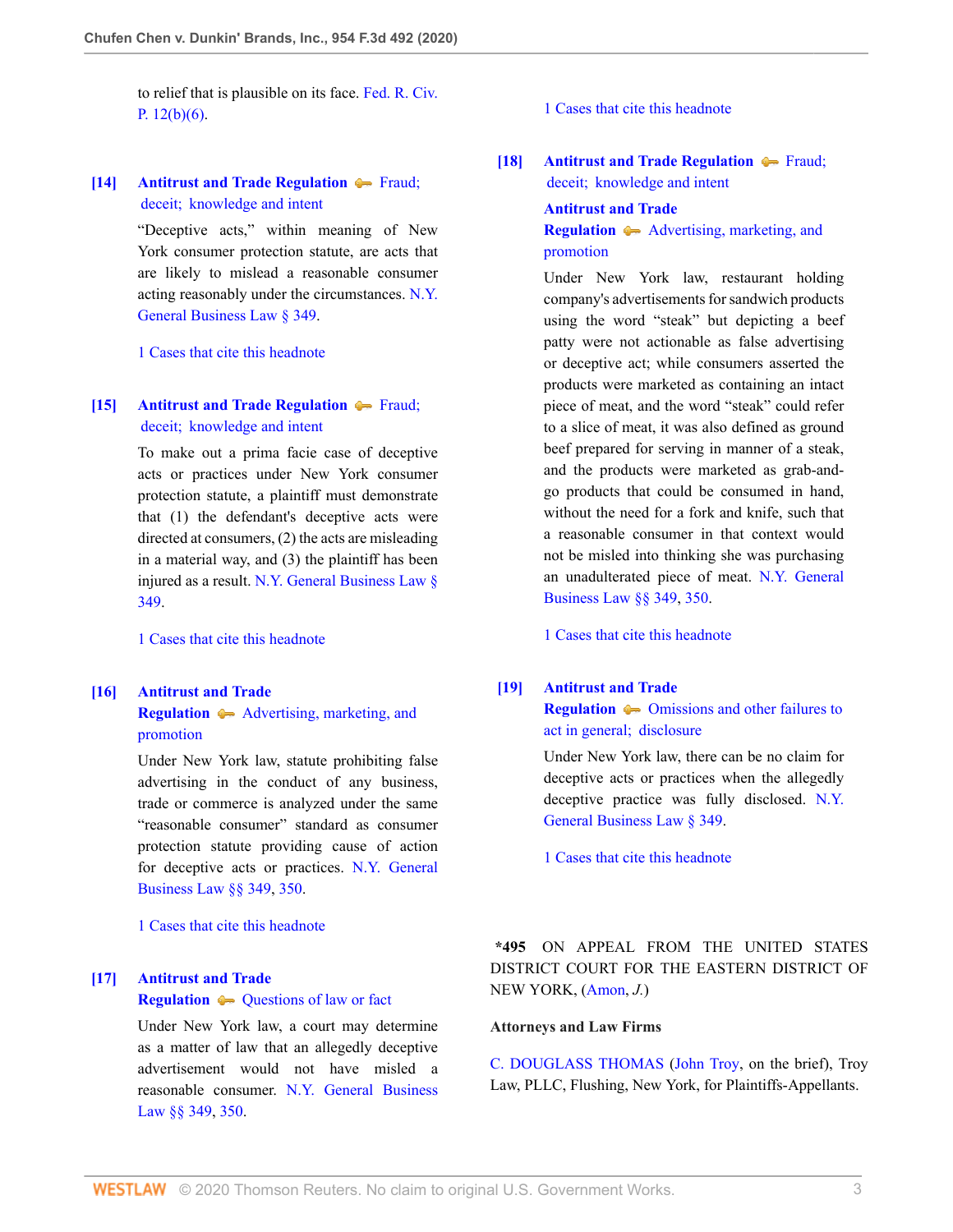[WILLIAM C. PERDUE](http://www.westlaw.com/Link/Document/FullText?findType=h&pubNum=176284&cite=0488610801&originatingDoc=I53417de0738f11ea99df8ae889484d86&refType=RQ&originationContext=document&vr=3.0&rs=cblt1.0&transitionType=DocumentItem&contextData=(sc.UserEnteredCitation)) [\(Anthony Franze](http://www.westlaw.com/Link/Document/FullText?findType=h&pubNum=176284&cite=0202621901&originatingDoc=I53417de0738f11ea99df8ae889484d86&refType=RQ&originationContext=document&vr=3.0&rs=cblt1.0&transitionType=DocumentItem&contextData=(sc.UserEnteredCitation)), [Avishai D.](http://www.westlaw.com/Link/Document/FullText?findType=h&pubNum=176284&cite=0515864001&originatingDoc=I53417de0738f11ea99df8ae889484d86&refType=RQ&originationContext=document&vr=3.0&rs=cblt1.0&transitionType=DocumentItem&contextData=(sc.UserEnteredCitation)) [Don](http://www.westlaw.com/Link/Document/FullText?findType=h&pubNum=176284&cite=0515864001&originatingDoc=I53417de0738f11ea99df8ae889484d86&refType=RQ&originationContext=document&vr=3.0&rs=cblt1.0&transitionType=DocumentItem&contextData=(sc.UserEnteredCitation)), on the brief), Arnold & Porter Kaye Scholer LLP, Washington, DC, for Defendant-Appellee.

Before: Parker, [Chin,](http://www.westlaw.com/Link/Document/FullText?findType=h&pubNum=176284&cite=0108604601&originatingDoc=I53417de0738f11ea99df8ae889484d86&refType=RQ&originationContext=document&vr=3.0&rs=cblt1.0&transitionType=DocumentItem&contextData=(sc.UserEnteredCitation)) and [Bianco,](http://www.westlaw.com/Link/Document/FullText?findType=h&pubNum=176284&cite=0128458101&originatingDoc=I53417de0738f11ea99df8ae889484d86&refType=RQ&originationContext=document&vr=3.0&rs=cblt1.0&transitionType=DocumentItem&contextData=(sc.UserEnteredCitation)) Circuit Judges.

#### **Opinion**

#### [Chin](http://www.westlaw.com/Link/Document/FullText?findType=h&pubNum=176284&cite=0108604601&originatingDoc=I53417de0738f11ea99df8ae889484d86&refType=RQ&originationContext=document&vr=3.0&rs=cblt1.0&transitionType=DocumentItem&contextData=(sc.UserEnteredCitation)), Circuit Judge:

Plaintiff-appellant Chufen Chen, on behalf of herself and all others similarly situated, and plaintiffs-appellants Eli Evanson, Sherry L. Johnson, David A. Bucholtz, and Michelle Beattie (collectively, "plaintiffs") commenced this action alleging that defendant-appellee Dunkin' Brands Inc. ("Dunkin Donuts") deceptively marketed two of its trademarked products -- the Angus Steak & Egg Breakfast Sandwich (the "Angus Sandwich") and the Angus Steak & Egg Wake-Up Wrap (the "Angus Wrap" and, together, the "Products") -- to consumers. Specifically, plaintiffs alleged that through representations made in labeling and television advertisements, Dunkin Donuts deceived consumers into believing that the Products contained an "intact" piece of meat when the Products actually contained a ground beef patty with multiple additives. J. App'x at 108. The second amended complaint (the "SAC") asserted violations of the Magnuson-Moss Act and various state consumer protection laws, including [New York General Business Law \(the "GBL"\)](http://www.westlaw.com/Link/Document/FullText?findType=L&pubNum=1000081&cite=NYGBS349&originatingDoc=I53417de0738f11ea99df8ae889484d86&refType=LQ&originationContext=document&vr=3.0&rs=cblt1.0&transitionType=DocumentItem&contextData=(sc.UserEnteredCitation)) [§§ 349](http://www.westlaw.com/Link/Document/FullText?findType=L&pubNum=1000081&cite=NYGBS349&originatingDoc=I53417de0738f11ea99df8ae889484d86&refType=LQ&originationContext=document&vr=3.0&rs=cblt1.0&transitionType=DocumentItem&contextData=(sc.UserEnteredCitation)) and [350,](http://www.westlaw.com/Link/Document/FullText?findType=L&pubNum=1000081&cite=NYGBS350&originatingDoc=I53417de0738f11ea99df8ae889484d86&refType=LQ&originationContext=document&vr=3.0&rs=cblt1.0&transitionType=DocumentItem&contextData=(sc.UserEnteredCitation)) in connection with the alleged deception.

The district court dismissed the SAC for lack of personal jurisdiction and failure to state a claim. The district court held that Dunkin Donuts was not subject to general personal jurisdiction in New York and dismissed the claims of Evanson, Johnson, Bucholtz, and Beattie (the "out-of-state plaintiffs") for lack of personal jurisdiction because they purchased the allegedly deceptive Products at franchises outside of New York. Although it determined specific personal jurisdiction existed as to Chen's claims, the district court dismissed her **\*496** claims on the merits pursuant to [Federal Rule of Civil Procedure 12\(b\)\(6\)](http://www.westlaw.com/Link/Document/FullText?findType=L&pubNum=1000600&cite=USFRCPR12&originatingDoc=I53417de0738f11ea99df8ae889484d86&refType=LQ&originationContext=document&vr=3.0&rs=cblt1.0&transitionType=DocumentItem&contextData=(sc.UserEnteredCitation)). The lower court held that the label "Angus steak" was not an actionable warranty under the Magnuson-Moss Act and that Dunkin Donuts' advertisements did not violate the GBL because they were neither deceptive nor misleading to a reasonable consumer.

On appeal, plaintiffs argue that the district court erred in dismissing the out-of-state plaintiffs' claims because Dunkin Donuts consented to general jurisdiction in New York by registering as a foreign corporation under [§ 1301 of](http://www.westlaw.com/Link/Document/FullText?findType=L&pubNum=1000057&cite=NYBUS1301&originatingDoc=I53417de0738f11ea99df8ae889484d86&refType=LQ&originationContext=document&vr=3.0&rs=cblt1.0&transitionType=DocumentItem&contextData=(sc.UserEnteredCitation)) [the New York Business Corporation Law](http://www.westlaw.com/Link/Document/FullText?findType=L&pubNum=1000057&cite=NYBUS1301&originatingDoc=I53417de0738f11ea99df8ae889484d86&refType=LQ&originationContext=document&vr=3.0&rs=cblt1.0&transitionType=DocumentItem&contextData=(sc.UserEnteredCitation)) (the "BCL"). In the alternative, plaintiffs contend that general personal jurisdiction existed because Dunkin Donuts' contacts with New York are sufficiently "continuous and systematic." *[Int'l](http://www.westlaw.com/Link/Document/FullText?findType=Y&serNum=1945114956&pubNum=0000780&originatingDoc=I53417de0738f11ea99df8ae889484d86&refType=RP&fi=co_pp_sp_780_317&originationContext=document&vr=3.0&rs=cblt1.0&transitionType=DocumentItem&contextData=(sc.UserEnteredCitation)#co_pp_sp_780_317) [Shoe Co. v. State of Wash., Office of Unemployment Comp.](http://www.westlaw.com/Link/Document/FullText?findType=Y&serNum=1945114956&pubNum=0000780&originatingDoc=I53417de0738f11ea99df8ae889484d86&refType=RP&fi=co_pp_sp_780_317&originationContext=document&vr=3.0&rs=cblt1.0&transitionType=DocumentItem&contextData=(sc.UserEnteredCitation)#co_pp_sp_780_317) & Placement*[, 326 U.S. 310, 317, 66 S.Ct. 154, 90 L.Ed. 95](http://www.westlaw.com/Link/Document/FullText?findType=Y&serNum=1945114956&pubNum=0000780&originatingDoc=I53417de0738f11ea99df8ae889484d86&refType=RP&fi=co_pp_sp_780_317&originationContext=document&vr=3.0&rs=cblt1.0&transitionType=DocumentItem&contextData=(sc.UserEnteredCitation)#co_pp_sp_780_317) [\(1945\).](http://www.westlaw.com/Link/Document/FullText?findType=Y&serNum=1945114956&pubNum=0000780&originatingDoc=I53417de0738f11ea99df8ae889484d86&refType=RP&fi=co_pp_sp_780_317&originationContext=document&vr=3.0&rs=cblt1.0&transitionType=DocumentItem&contextData=(sc.UserEnteredCitation)#co_pp_sp_780_317) Plaintiffs also assert that the district court erred in dismissing Chen's claims because the SAC alleged plausible violations of GBL  $\S$ § 349 and [350](http://www.westlaw.com/Link/Document/FullText?findType=L&pubNum=1000081&cite=NYGBS350&originatingDoc=I53417de0738f11ea99df8ae889484d86&refType=LQ&originationContext=document&vr=3.0&rs=cblt1.0&transitionType=DocumentItem&contextData=(sc.UserEnteredCitation)).<sup>[1](#page-7-0)</sup>

<span id="page-3-0"></span>As discussed more fully below, we hold that under New York law, the act of registering to do business under [§ 1301](http://www.westlaw.com/Link/Document/FullText?findType=L&pubNum=1000057&cite=NYBUS1301&originatingDoc=I53417de0738f11ea99df8ae889484d86&refType=LQ&originationContext=document&vr=3.0&rs=cblt1.0&transitionType=DocumentItem&contextData=(sc.UserEnteredCitation)) [of the BCL](http://www.westlaw.com/Link/Document/FullText?findType=L&pubNum=1000057&cite=NYBUS1301&originatingDoc=I53417de0738f11ea99df8ae889484d86&refType=LQ&originationContext=document&vr=3.0&rs=cblt1.0&transitionType=DocumentItem&contextData=(sc.UserEnteredCitation)) does not constitute consent to general personal jurisdiction in New York. In so holding, we join the highest New York courts to have considered the issue since the Supreme Court decided *[Daimler AG v. Bauman](http://www.westlaw.com/Link/Document/FullText?findType=Y&serNum=2032535459&pubNum=0000708&originatingDoc=I53417de0738f11ea99df8ae889484d86&refType=RP&originationContext=document&vr=3.0&rs=cblt1.0&transitionType=DocumentItem&contextData=(sc.UserEnteredCitation))*, 571 U.S. [117, 134 S.Ct. 746, 187 L.Ed.2d 624 \(2014\)](http://www.westlaw.com/Link/Document/FullText?findType=Y&serNum=2032535459&pubNum=0000708&originatingDoc=I53417de0738f11ea99df8ae889484d86&refType=RP&originationContext=document&vr=3.0&rs=cblt1.0&transitionType=DocumentItem&contextData=(sc.UserEnteredCitation)). *See [Aybar v.](http://www.westlaw.com/Link/Document/FullText?findType=Y&serNum=2047380280&pubNum=0007980&originatingDoc=I53417de0738f11ea99df8ae889484d86&refType=RP&fi=co_pp_sp_7980_165&originationContext=document&vr=3.0&rs=cblt1.0&transitionType=DocumentItem&contextData=(sc.UserEnteredCitation)#co_pp_sp_7980_165) Aybar ("Aybar")*[, 169 A.D.3d 137, 93 N.Y.S.3d 159, 165 \(2d](http://www.westlaw.com/Link/Document/FullText?findType=Y&serNum=2047380280&pubNum=0007980&originatingDoc=I53417de0738f11ea99df8ae889484d86&refType=RP&fi=co_pp_sp_7980_165&originationContext=document&vr=3.0&rs=cblt1.0&transitionType=DocumentItem&contextData=(sc.UserEnteredCitation)#co_pp_sp_7980_165) [Dep't 2019\);](http://www.westlaw.com/Link/Document/FullText?findType=Y&serNum=2047380280&pubNum=0007980&originatingDoc=I53417de0738f11ea99df8ae889484d86&refType=RP&fi=co_pp_sp_7980_165&originationContext=document&vr=3.0&rs=cblt1.0&transitionType=DocumentItem&contextData=(sc.UserEnteredCitation)#co_pp_sp_7980_165) *[Best v. Guthrie Med. Grp., P.C.](http://www.westlaw.com/Link/Document/FullText?findType=Y&serNum=2048962485&pubNum=0007980&originatingDoc=I53417de0738f11ea99df8ae889484d86&refType=RP&fi=co_pp_sp_7980_261&originationContext=document&vr=3.0&rs=cblt1.0&transitionType=DocumentItem&contextData=(sc.UserEnteredCitation)#co_pp_sp_7980_261)*, 175 A.D.3d [1048, 107 N.Y.S.3d 258, 261-62 \(4th Dep't 2019\);](http://www.westlaw.com/Link/Document/FullText?findType=Y&serNum=2048962485&pubNum=0007980&originatingDoc=I53417de0738f11ea99df8ae889484d86&refType=RP&fi=co_pp_sp_7980_261&originationContext=document&vr=3.0&rs=cblt1.0&transitionType=DocumentItem&contextData=(sc.UserEnteredCitation)#co_pp_sp_7980_261) *[Fekah v.](http://www.westlaw.com/Link/Document/FullText?findType=Y&serNum=2049422049&pubNum=0007980&originatingDoc=I53417de0738f11ea99df8ae889484d86&refType=RP&fi=co_pp_sp_7980_2&originationContext=document&vr=3.0&rs=cblt1.0&transitionType=DocumentItem&contextData=(sc.UserEnteredCitation)#co_pp_sp_7980_2) Baker Hughes Inc.*[, 176 A.D.3d 527, 110 N.Y.S.3d 1, 2 \(1st](http://www.westlaw.com/Link/Document/FullText?findType=Y&serNum=2049422049&pubNum=0007980&originatingDoc=I53417de0738f11ea99df8ae889484d86&refType=RP&fi=co_pp_sp_7980_2&originationContext=document&vr=3.0&rs=cblt1.0&transitionType=DocumentItem&contextData=(sc.UserEnteredCitation)#co_pp_sp_7980_2) [Dep't 2019\)](http://www.westlaw.com/Link/Document/FullText?findType=Y&serNum=2049422049&pubNum=0007980&originatingDoc=I53417de0738f11ea99df8ae889484d86&refType=RP&fi=co_pp_sp_7980_2&originationContext=document&vr=3.0&rs=cblt1.0&transitionType=DocumentItem&contextData=(sc.UserEnteredCitation)#co_pp_sp_7980_2); *see also [Aybar v. Goodyear Tire & Rubber Co.,](http://www.westlaw.com/Link/Document/FullText?findType=Y&serNum=2049208426&pubNum=0007980&originatingDoc=I53417de0738f11ea99df8ae889484d86&refType=RP&originationContext=document&vr=3.0&rs=cblt1.0&transitionType=DocumentItem&contextData=(sc.UserEnteredCitation))* [175 A.D.3d 1373, 106 N.Y.S.3d 361, 361 \(2d Dep't 2019\)](http://www.westlaw.com/Link/Document/FullText?findType=Y&serNum=2049208426&pubNum=0007980&originatingDoc=I53417de0738f11ea99df8ae889484d86&refType=RP&originationContext=document&vr=3.0&rs=cblt1.0&transitionType=DocumentItem&contextData=(sc.UserEnteredCitation))*; Qudsi v. Larios*[, 173 A.D.3d 920, 103 N.Y.S.3d 492, 494-95](http://www.westlaw.com/Link/Document/FullText?findType=Y&serNum=2048467531&pubNum=0007980&originatingDoc=I53417de0738f11ea99df8ae889484d86&refType=RP&fi=co_pp_sp_7980_494&originationContext=document&vr=3.0&rs=cblt1.0&transitionType=DocumentItem&contextData=(sc.UserEnteredCitation)#co_pp_sp_7980_494) [\(2d Dep't 2019\)](http://www.westlaw.com/Link/Document/FullText?findType=Y&serNum=2048467531&pubNum=0007980&originatingDoc=I53417de0738f11ea99df8ae889484d86&refType=RP&fi=co_pp_sp_7980_494&originationContext=document&vr=3.0&rs=cblt1.0&transitionType=DocumentItem&contextData=(sc.UserEnteredCitation)#co_pp_sp_7980_494). We further reject plaintiffs' arguments that Dunkin Donuts' contacts with New York were sufficient to subject it to general personal jurisdiction in the state, and we agree with the district court that Chen failed to allege a plausible violation of [GBL §§ 349](http://www.westlaw.com/Link/Document/FullText?findType=L&pubNum=1000081&cite=NYGBS349&originatingDoc=I53417de0738f11ea99df8ae889484d86&refType=LQ&originationContext=document&vr=3.0&rs=cblt1.0&transitionType=DocumentItem&contextData=(sc.UserEnteredCitation)) and [350.](http://www.westlaw.com/Link/Document/FullText?findType=L&pubNum=1000081&cite=NYGBS350&originatingDoc=I53417de0738f11ea99df8ae889484d86&refType=LQ&originationContext=document&vr=3.0&rs=cblt1.0&transitionType=DocumentItem&contextData=(sc.UserEnteredCitation)) Accordingly, the district court's judgment dismissing the SAC is **AFFIRMED**.

### *BACKGROUND*

The facts alleged in the SAC are assumed to be true. Dunkin Donuts is one of the largest retail chains in the United States, with more than 11,500 franchises worldwide. The company is incorporated in the state of Delaware and headquartered in Massachusetts, although it has franchises in additional states, including New York.

Sometime between 2013 and 2017, each of the plaintiffs purchased one or more of the Products after "repeated[ ] expos[ure]" to Dunkin Donuts' representations about the Products in television advertisements. J. App'x at 114-16. Evanson, Johnson, Bucholtz, and Beattie purchased the Products from franchises in Massachusetts, Florida, Michigan, and California respectively, while Chen purchased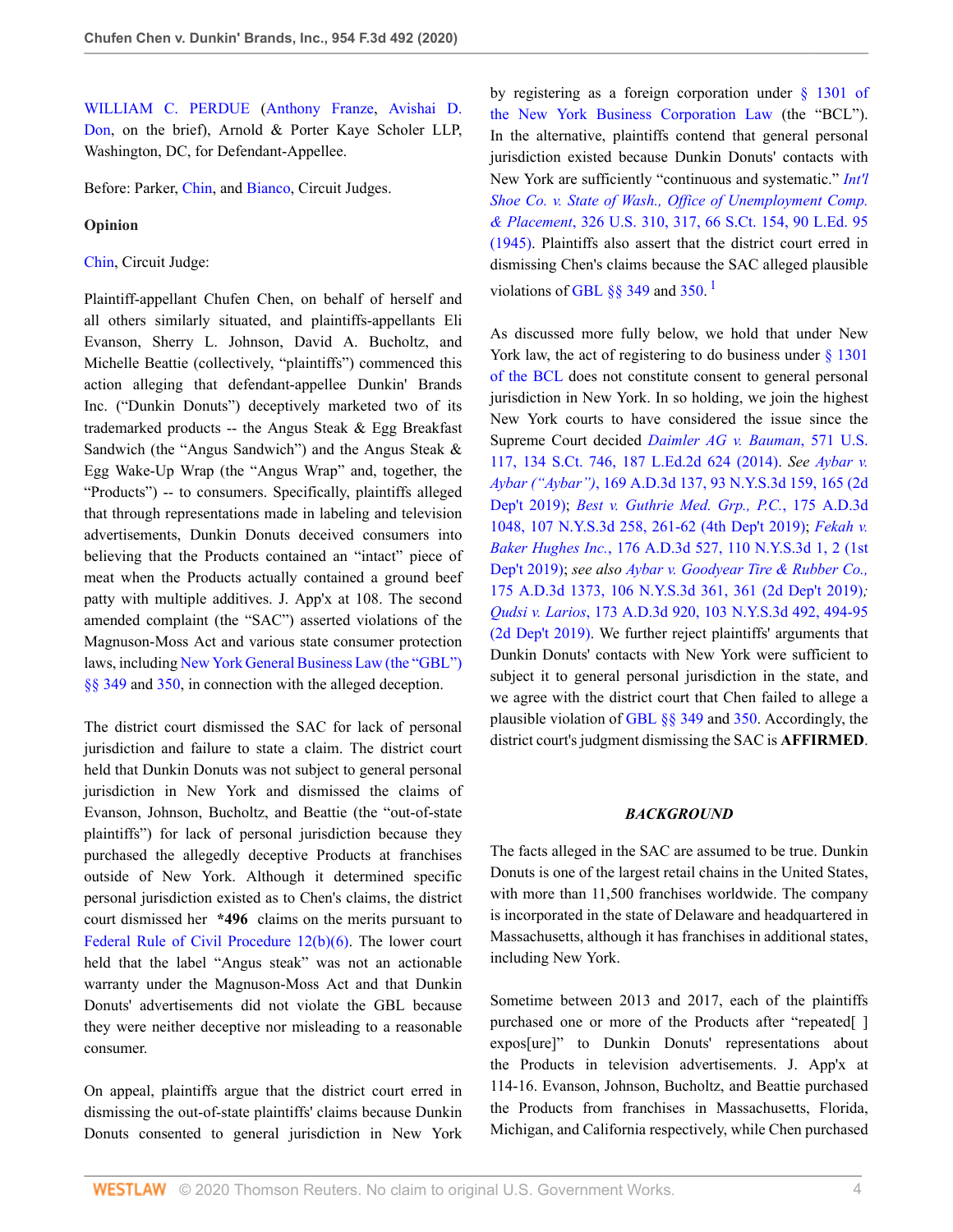hers from a franchise in Flushing, New York. Plaintiffs also paid a premium for the Products -- the Angus Sandwich cost between \$.45 and \$.50 more than the comparable Classic Egg and Cheese Sandwich with ham, bacon, or sausage, and the Angus Wrap cost \$.60 more than the comparable Classic Egg and Cheese Wrap with ham, bacon, or sausage.

Plaintiffs later learned that although the Products were labeled as "steak," neither contained an "intact" piece of meat. J. **\*497** App'x at 100. Instead, the Products contained ground beef patties with multiple additives. Plaintiffs filed suit, alleging that labeling these products as "Angus steak" and describing them as "steak" in television advertisements was deceptive and misleading to the reasonable consumer.

The SAC identified three television advertisements, providing links to videos, that allegedly deceived plaintiffs into buying the Products. All three advertisements featured actors holding the Products and describing them using the words "Angus" and "steak." Each advertisement also concluded with a photograph of each of the Products, showing a beef patty. The SAC, a proposed class action lawsuit, alleged that these representations were deceptive, in violation of the Magnuson-Moss Act and various state consumer protection laws, including [GBL §§ 349](http://www.westlaw.com/Link/Document/FullText?findType=L&pubNum=1000081&cite=NYGBS349&originatingDoc=I53417de0738f11ea99df8ae889484d86&refType=LQ&originationContext=document&vr=3.0&rs=cblt1.0&transitionType=DocumentItem&contextData=(sc.UserEnteredCitation)) and [350.](http://www.westlaw.com/Link/Document/FullText?findType=L&pubNum=1000081&cite=NYGBS350&originatingDoc=I53417de0738f11ea99df8ae889484d86&refType=LQ&originationContext=document&vr=3.0&rs=cblt1.0&transitionType=DocumentItem&contextData=(sc.UserEnteredCitation))

On February 8, 2018, Dunkin Donuts moved to dismiss the SAC for lack of personal jurisdiction and failure to state a claim pursuant to [Federal Rules of Civil Procedure 12\(b\)\(2\)](http://www.westlaw.com/Link/Document/FullText?findType=L&pubNum=1000600&cite=USFRCPR12&originatingDoc=I53417de0738f11ea99df8ae889484d86&refType=LQ&originationContext=document&vr=3.0&rs=cblt1.0&transitionType=DocumentItem&contextData=(sc.UserEnteredCitation)) [and \(6\)](http://www.westlaw.com/Link/Document/FullText?findType=L&pubNum=1000600&cite=USFRCPR12&originatingDoc=I53417de0738f11ea99df8ae889484d86&refType=LQ&originationContext=document&vr=3.0&rs=cblt1.0&transitionType=DocumentItem&contextData=(sc.UserEnteredCitation)). In a Memorandum and Order issued September 17, 2018, the district court granted the motion and dismissed the SAC.

This appeal followed.

#### *DISCUSSION*

#### **I.** *General Personal Jurisdiction*

Plaintiffs argue principally that the district court erred in dismissing the SAC as to the out-of-state plaintiffs' claims because Dunkin Donuts consented to general personal jurisdiction in New York by registering to do business and designating an agent for service of process in the state. In the alternative, plaintiffs argue that Dunkin Donuts' contacts with New York are sufficient to subject it to general personal jurisdiction.

#### <span id="page-4-1"></span><span id="page-4-0"></span>**A.** *Standard of Review*

**[\[1\]](#page-0-0) [\[2\]](#page-0-1)** "We review a district court's dismissal of an action for want of personal jurisdiction de novo, construing all pleadings and affidavits in the light most favorable to the plaintiff." *[SPV Osus Ltd. v. UBS AG](http://www.westlaw.com/Link/Document/FullText?findType=Y&serNum=2043787269&pubNum=0000506&originatingDoc=I53417de0738f11ea99df8ae889484d86&refType=RP&fi=co_pp_sp_506_342&originationContext=document&vr=3.0&rs=cblt1.0&transitionType=DocumentItem&contextData=(sc.UserEnteredCitation)#co_pp_sp_506_342)*, 882 F.3d 333, 342 [\(2d Cir. 2018\)](http://www.westlaw.com/Link/Document/FullText?findType=Y&serNum=2043787269&pubNum=0000506&originatingDoc=I53417de0738f11ea99df8ae889484d86&refType=RP&fi=co_pp_sp_506_342&originationContext=document&vr=3.0&rs=cblt1.0&transitionType=DocumentItem&contextData=(sc.UserEnteredCitation)#co_pp_sp_506_342). "[T]o survive a motion to dismiss for lack of personal jurisdiction, a plaintiff must make a prima facie showing that jurisdiction exists." *[Id.](http://www.westlaw.com/Link/Document/FullText?findType=Y&serNum=2043787269&pubNum=0000506&originatingDoc=I53417de0738f11ea99df8ae889484d86&refType=RP&originationContext=document&vr=3.0&rs=cblt1.0&transitionType=DocumentItem&contextData=(sc.UserEnteredCitation))*

<span id="page-4-6"></span><span id="page-4-5"></span><span id="page-4-4"></span><span id="page-4-3"></span><span id="page-4-2"></span>**[\[3\]](#page-0-2) [\[4](#page-0-3)] [\[5\]](#page-1-3) [\[6\]](#page-1-4) [\[7\]](#page-1-5)** Where a district court's jurisdictional finding is premised on an application of state law, we similarly review the district court's interpretation of state law de novo. *In re Thelen LLP*[, 736 F.3d 213, 219 \(2d Cir.](http://www.westlaw.com/Link/Document/FullText?findType=Y&serNum=2031966021&pubNum=0000506&originatingDoc=I53417de0738f11ea99df8ae889484d86&refType=RP&fi=co_pp_sp_506_219&originationContext=document&vr=3.0&rs=cblt1.0&transitionType=DocumentItem&contextData=(sc.UserEnteredCitation)#co_pp_sp_506_219) [2013\)](http://www.westlaw.com/Link/Document/FullText?findType=Y&serNum=2031966021&pubNum=0000506&originatingDoc=I53417de0738f11ea99df8ae889484d86&refType=RP&fi=co_pp_sp_506_219&originationContext=document&vr=3.0&rs=cblt1.0&transitionType=DocumentItem&contextData=(sc.UserEnteredCitation)#co_pp_sp_506_219). When deciding a question of state law, "we ... look to the state's decisional law, as well as to its constitution and statutes." *[Id.](http://www.westlaw.com/Link/Document/FullText?findType=Y&serNum=2031966021&pubNum=0000506&originatingDoc=I53417de0738f11ea99df8ae889484d86&refType=RP&originationContext=document&vr=3.0&rs=cblt1.0&transitionType=DocumentItem&contextData=(sc.UserEnteredCitation))* "Where state law is unsettled, we are obligated to carefully ... predict how the state's highest court would resolve the uncertainty or ambiguity." *[Id.](http://www.westlaw.com/Link/Document/FullText?findType=Y&serNum=2031966021&pubNum=0000506&originatingDoc=I53417de0738f11ea99df8ae889484d86&refType=RP&originationContext=document&vr=3.0&rs=cblt1.0&transitionType=DocumentItem&contextData=(sc.UserEnteredCitation))* (internal quotation marks omitted). Absent a clear directive from a state's highest court, "federal authorities must apply what they find to be the state law after giving proper regard to relevant rulings of other courts of the State." *[Travelers Ins. Co. v. 633 Third](http://www.westlaw.com/Link/Document/FullText?findType=Y&serNum=1994022289&pubNum=0000506&originatingDoc=I53417de0738f11ea99df8ae889484d86&refType=RP&fi=co_pp_sp_506_119&originationContext=document&vr=3.0&rs=cblt1.0&transitionType=DocumentItem&contextData=(sc.UserEnteredCitation)#co_pp_sp_506_119) Assocs.*[, 14 F.3d 114, 119 \(2d Cir. 1994\)](http://www.westlaw.com/Link/Document/FullText?findType=Y&serNum=1994022289&pubNum=0000506&originatingDoc=I53417de0738f11ea99df8ae889484d86&refType=RP&fi=co_pp_sp_506_119&originationContext=document&vr=3.0&rs=cblt1.0&transitionType=DocumentItem&contextData=(sc.UserEnteredCitation)#co_pp_sp_506_119) (internal quotation marks omitted).<sup>[2](#page-7-1)</sup>

# <span id="page-4-8"></span>*B. Consent to General Personal Jurisdiction under [BCL](http://www.westlaw.com/Link/Document/FullText?findType=L&pubNum=1000057&cite=NYBUS1301&originatingDoc=I53417de0738f11ea99df8ae889484d86&refType=SP&originationContext=document&vr=3.0&rs=cblt1.0&transitionType=DocumentItem&contextData=(sc.UserEnteredCitation)#co_pp_8b3b0000958a4) [§ 1301\(a\)](http://www.westlaw.com/Link/Document/FullText?findType=L&pubNum=1000057&cite=NYBUS1301&originatingDoc=I53417de0738f11ea99df8ae889484d86&refType=SP&originationContext=document&vr=3.0&rs=cblt1.0&transitionType=DocumentItem&contextData=(sc.UserEnteredCitation)#co_pp_8b3b0000958a4)*

<span id="page-4-7"></span>**[\[8\]](#page-1-6)** "In the absence of a federal statute specifically directing otherwise, and subject to limitations imposed by the United States Constitution, we look to the law of **\*498** the forum state to determine whether a federal district court has personal jurisdiction over a foreign corporation." *[Brown v. Lockheed](http://www.westlaw.com/Link/Document/FullText?findType=Y&serNum=2038306522&pubNum=0000506&originatingDoc=I53417de0738f11ea99df8ae889484d86&refType=RP&fi=co_pp_sp_506_624&originationContext=document&vr=3.0&rs=cblt1.0&transitionType=DocumentItem&contextData=(sc.UserEnteredCitation)#co_pp_sp_506_624) Martin Corp.*[, 814 F.3d 619, 624 \(2d Cir. 2016\);](http://www.westlaw.com/Link/Document/FullText?findType=Y&serNum=2038306522&pubNum=0000506&originatingDoc=I53417de0738f11ea99df8ae889484d86&refType=RP&fi=co_pp_sp_506_624&originationContext=document&vr=3.0&rs=cblt1.0&transitionType=DocumentItem&contextData=(sc.UserEnteredCitation)#co_pp_sp_506_624) *see also* [Fed. R. Civ. P. 4\(k\)\(1\)](http://www.westlaw.com/Link/Document/FullText?findType=L&pubNum=1000600&cite=USFRCPR4&originatingDoc=I53417de0738f11ea99df8ae889484d86&refType=LQ&originationContext=document&vr=3.0&rs=cblt1.0&transitionType=DocumentItem&contextData=(sc.UserEnteredCitation)). General personal jurisdiction in New York is governed by [Civil Practice Law and Rules, Section](http://www.westlaw.com/Link/Document/FullText?findType=L&pubNum=1000059&cite=NYCPS301&originatingDoc=I53417de0738f11ea99df8ae889484d86&refType=LQ&originationContext=document&vr=3.0&rs=cblt1.0&transitionType=DocumentItem&contextData=(sc.UserEnteredCitation)) [301](http://www.westlaw.com/Link/Document/FullText?findType=L&pubNum=1000059&cite=NYCPS301&originatingDoc=I53417de0738f11ea99df8ae889484d86&refType=LQ&originationContext=document&vr=3.0&rs=cblt1.0&transitionType=DocumentItem&contextData=(sc.UserEnteredCitation)), which allows a court to exercise "such jurisdiction over persons, property, or status as might have been exercised heretofore." [N.Y. C.P.L.R. § 301.](http://www.westlaw.com/Link/Document/FullText?findType=L&pubNum=1000059&cite=NYCPS301&originatingDoc=I53417de0738f11ea99df8ae889484d86&refType=LQ&originationContext=document&vr=3.0&rs=cblt1.0&transitionType=DocumentItem&contextData=(sc.UserEnteredCitation)) New York law also requires foreign corporations to register with the state and designate an agent for service of process before conducting business in the state. *See* [N.Y. Bus. Corp. Law § 1301\(a\).](http://www.westlaw.com/Link/Document/FullText?findType=L&pubNum=1000057&cite=NYBUS1301&originatingDoc=I53417de0738f11ea99df8ae889484d86&refType=SP&originationContext=document&vr=3.0&rs=cblt1.0&transitionType=DocumentItem&contextData=(sc.UserEnteredCitation)#co_pp_8b3b0000958a4) Prior to 2014, New York courts interpreted the act of registering under [BCL](http://www.westlaw.com/Link/Document/FullText?findType=L&pubNum=1000057&cite=NYBUS1301&originatingDoc=I53417de0738f11ea99df8ae889484d86&refType=SP&originationContext=document&vr=3.0&rs=cblt1.0&transitionType=DocumentItem&contextData=(sc.UserEnteredCitation)#co_pp_8b3b0000958a4) [§ 1301\(a\)](http://www.westlaw.com/Link/Document/FullText?findType=L&pubNum=1000057&cite=NYBUS1301&originatingDoc=I53417de0738f11ea99df8ae889484d86&refType=SP&originationContext=document&vr=3.0&rs=cblt1.0&transitionType=DocumentItem&contextData=(sc.UserEnteredCitation)#co_pp_8b3b0000958a4) as consent to general jurisdiction in the state. *See Aybar,* [93 N.Y.S.3d at 169](http://www.westlaw.com/Link/Document/FullText?findType=Y&serNum=2047380280&pubNum=0007980&originatingDoc=I53417de0738f11ea99df8ae889484d86&refType=RP&fi=co_pp_sp_7980_169&originationContext=document&vr=3.0&rs=cblt1.0&transitionType=DocumentItem&contextData=(sc.UserEnteredCitation)#co_pp_sp_7980_169) (collecting cases).

In 2014, however, the Supreme Court decided *[Daimler](http://www.westlaw.com/Link/Document/FullText?findType=Y&serNum=2032535459&pubNum=0000780&originatingDoc=I53417de0738f11ea99df8ae889484d86&refType=RP&originationContext=document&vr=3.0&rs=cblt1.0&transitionType=DocumentItem&contextData=(sc.UserEnteredCitation))* and further defined the circumstances under which a state may exert general personal jurisdiction over a foreign corporation.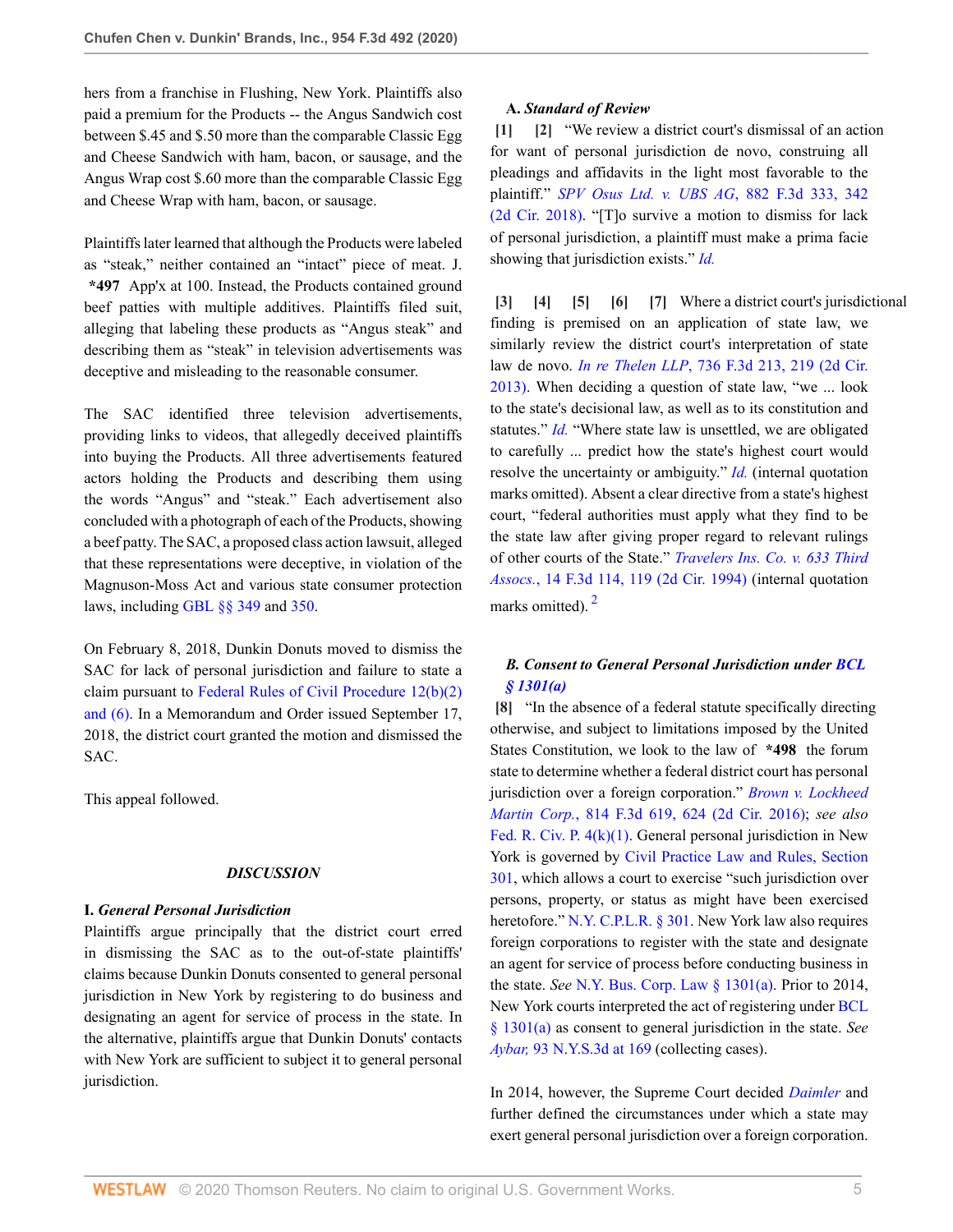[571 U.S. at 126, 134 S.Ct. 746](http://www.westlaw.com/Link/Document/FullText?findType=Y&serNum=2032535459&pubNum=0000780&originatingDoc=I53417de0738f11ea99df8ae889484d86&refType=RP&fi=co_pp_sp_780_126&originationContext=document&vr=3.0&rs=cblt1.0&transitionType=DocumentItem&contextData=(sc.UserEnteredCitation)#co_pp_sp_780_126). The Supreme Court clarified that a state's exercise of general personal jurisdiction over a foreign corporation will not comport with the Fourteenth Amendment's Due Process Clause unless "that corporation's affiliations with the State are so continuous and systematic as to render it essentially at home in the forum." *[Id.](http://www.westlaw.com/Link/Document/FullText?findType=Y&serNum=2032535459&pubNum=0000780&originatingDoc=I53417de0738f11ea99df8ae889484d86&refType=RP&originationContext=document&vr=3.0&rs=cblt1.0&transitionType=DocumentItem&contextData=(sc.UserEnteredCitation))* (internal quotation marks and alterations omitted). We have since explained "our view" that "*[Daimler](http://www.westlaw.com/Link/Document/FullText?findType=Y&serNum=2032535459&pubNum=0000780&originatingDoc=I53417de0738f11ea99df8ae889484d86&refType=RP&originationContext=document&vr=3.0&rs=cblt1.0&transitionType=DocumentItem&contextData=(sc.UserEnteredCitation))* established that, except in a truly exceptional case, a corporate defendant may be treated as essentially at home only where it is incorporated or maintains its principal place of business." *Brown*[, 814 F.3d at](http://www.westlaw.com/Link/Document/FullText?findType=Y&serNum=2038306522&pubNum=0000506&originatingDoc=I53417de0738f11ea99df8ae889484d86&refType=RP&fi=co_pp_sp_506_627&originationContext=document&vr=3.0&rs=cblt1.0&transitionType=DocumentItem&contextData=(sc.UserEnteredCitation)#co_pp_sp_506_627) [627](http://www.westlaw.com/Link/Document/FullText?findType=Y&serNum=2038306522&pubNum=0000506&originatingDoc=I53417de0738f11ea99df8ae889484d86&refType=RP&fi=co_pp_sp_506_627&originationContext=document&vr=3.0&rs=cblt1.0&transitionType=DocumentItem&contextData=(sc.UserEnteredCitation)#co_pp_sp_506_627) (internal quotation marks omitted).

This Court has not considered the impact of *[Daimler](http://www.westlaw.com/Link/Document/FullText?findType=Y&serNum=2032535459&pubNum=0000780&originatingDoc=I53417de0738f11ea99df8ae889484d86&refType=RP&originationContext=document&vr=3.0&rs=cblt1.0&transitionType=DocumentItem&contextData=(sc.UserEnteredCitation))* on New York courts' longstanding interpretation of [BCL § 1301\(a\)](http://www.westlaw.com/Link/Document/FullText?findType=L&pubNum=1000057&cite=NYBUS1301&originatingDoc=I53417de0738f11ea99df8ae889484d86&refType=SP&originationContext=document&vr=3.0&rs=cblt1.0&transitionType=DocumentItem&contextData=(sc.UserEnteredCitation)#co_pp_8b3b0000958a4). We have, however, considered general personal jurisdiction in the context of Connecticut's business registration statute. *See Brown*[, 814 F.3d at 624-26](http://www.westlaw.com/Link/Document/FullText?findType=Y&serNum=2038306522&pubNum=0000506&originatingDoc=I53417de0738f11ea99df8ae889484d86&refType=RP&fi=co_pp_sp_506_624&originationContext=document&vr=3.0&rs=cblt1.0&transitionType=DocumentItem&contextData=(sc.UserEnteredCitation)#co_pp_sp_506_624). In *[Brown](http://www.westlaw.com/Link/Document/FullText?findType=Y&serNum=2038306522&pubNum=0000506&originatingDoc=I53417de0738f11ea99df8ae889484d86&refType=RP&originationContext=document&vr=3.0&rs=cblt1.0&transitionType=DocumentItem&contextData=(sc.UserEnteredCitation))*, the plaintiff argued, *inter alia*, that the defendant consented to general personal jurisdiction in Connecticut when it registered to do business and appointed an agent for service of process in the state. *Id.* [at 630](http://www.westlaw.com/Link/Document/FullText?findType=Y&serNum=2038306522&pubNum=0000506&originatingDoc=I53417de0738f11ea99df8ae889484d86&refType=RP&fi=co_pp_sp_506_630&originationContext=document&vr=3.0&rs=cblt1.0&transitionType=DocumentItem&contextData=(sc.UserEnteredCitation)#co_pp_sp_506_630). In affirming the lower court's dismissal for lack of personal jurisdiction, we expressed reservations as to whether such use of a state's "coercive power" could survive constitutional scrutiny in light of *[Daimler](http://www.westlaw.com/Link/Document/FullText?findType=Y&serNum=2032535459&pubNum=0000780&originatingDoc=I53417de0738f11ea99df8ae889484d86&refType=RP&originationContext=document&vr=3.0&rs=cblt1.0&transitionType=DocumentItem&contextData=(sc.UserEnteredCitation))* and its progeny. *Id.* [at 639, 641.](http://www.westlaw.com/Link/Document/FullText?findType=Y&serNum=2038306522&pubNum=0000506&originatingDoc=I53417de0738f11ea99df8ae889484d86&refType=RP&fi=co_pp_sp_506_639&originationContext=document&vr=3.0&rs=cblt1.0&transitionType=DocumentItem&contextData=(sc.UserEnteredCitation)#co_pp_sp_506_639) Because we determined, however, that Connecticut's business registration statute did not actually impose such a requirement, we did not reach the issue. *[Id.](http://www.westlaw.com/Link/Document/FullText?findType=Y&serNum=2038306522&pubNum=0000506&originatingDoc=I53417de0738f11ea99df8ae889484d86&refType=RP&fi=co_pp_sp_506_641&originationContext=document&vr=3.0&rs=cblt1.0&transitionType=DocumentItem&contextData=(sc.UserEnteredCitation)#co_pp_sp_506_641)* at [641](http://www.westlaw.com/Link/Document/FullText?findType=Y&serNum=2038306522&pubNum=0000506&originatingDoc=I53417de0738f11ea99df8ae889484d86&refType=RP&fi=co_pp_sp_506_641&originationContext=document&vr=3.0&rs=cblt1.0&transitionType=DocumentItem&contextData=(sc.UserEnteredCitation)#co_pp_sp_506_641).

Unlike the statute in *[Brown](http://www.westlaw.com/Link/Document/FullText?findType=Y&serNum=2038306522&pubNum=0000506&originatingDoc=I53417de0738f11ea99df8ae889484d86&refType=RP&originationContext=document&vr=3.0&rs=cblt1.0&transitionType=DocumentItem&contextData=(sc.UserEnteredCitation))*, New York's business registration statute has historically been interpreted as *conditioning* registration under BCL  $\S$  1301(a) on consent to general jurisdiction in the state. Indeed, our opinion in *[Brown](http://www.westlaw.com/Link/Document/FullText?findType=Y&serNum=2038306522&pubNum=0000506&originatingDoc=I53417de0738f11ea99df8ae889484d86&refType=RP&originationContext=document&vr=3.0&rs=cblt1.0&transitionType=DocumentItem&contextData=(sc.UserEnteredCitation))* expressly identified New York's business registration statute as one that has been "definitively construed" in such a way, noting that although the statute itself did not explicitly impose such a requirement, "legislation has been introduced to ratify that construction of the statute." *Id.* [at 640;](http://www.westlaw.com/Link/Document/FullText?findType=Y&serNum=2038306522&pubNum=0000506&originatingDoc=I53417de0738f11ea99df8ae889484d86&refType=RP&fi=co_pp_sp_506_640&originationContext=document&vr=3.0&rs=cblt1.0&transitionType=DocumentItem&contextData=(sc.UserEnteredCitation)#co_pp_sp_506_640) *see also* 2015 N.Y. Senate-Assembly Bill S4846, A6714. The legislation referenced in *[Brown](http://www.westlaw.com/Link/Document/FullText?findType=Y&serNum=2038306522&pubNum=0000506&originatingDoc=I53417de0738f11ea99df8ae889484d86&refType=RP&originationContext=document&vr=3.0&rs=cblt1.0&transitionType=DocumentItem&contextData=(sc.UserEnteredCitation))*, however, never passed, and the "definitive[ness]" of New York law interpreting registration under [BCL § 1301\(a\)](http://www.westlaw.com/Link/Document/FullText?findType=L&pubNum=1000057&cite=NYBUS1301&originatingDoc=I53417de0738f11ea99df8ae889484d86&refType=SP&originationContext=document&vr=3.0&rs=cblt1.0&transitionType=DocumentItem&contextData=(sc.UserEnteredCitation)#co_pp_8b3b0000958a4) as consenting to general jurisdiction in New York is no longer settled. *Compare [Aybar](http://www.westlaw.com/Link/Document/FullText?findType=Y&serNum=2047380280&pubNum=0007980&originatingDoc=I53417de0738f11ea99df8ae889484d86&refType=RP&fi=co_pp_sp_7980_170&originationContext=document&vr=3.0&rs=cblt1.0&transitionType=DocumentItem&contextData=(sc.UserEnteredCitation)#co_pp_sp_7980_170)*, [93 N.Y.S.3d at 170](http://www.westlaw.com/Link/Document/FullText?findType=Y&serNum=2047380280&pubNum=0007980&originatingDoc=I53417de0738f11ea99df8ae889484d86&refType=RP&fi=co_pp_sp_7980_170&originationContext=document&vr=3.0&rs=cblt1.0&transitionType=DocumentItem&contextData=(sc.UserEnteredCitation)#co_pp_sp_7980_170) (holding that the consent-by-registration New York cases do not survive *[Daimler](http://www.westlaw.com/Link/Document/FullText?findType=Y&serNum=2032535459&pubNum=0000780&originatingDoc=I53417de0738f11ea99df8ae889484d86&refType=RP&originationContext=document&vr=3.0&rs=cblt1.0&transitionType=DocumentItem&contextData=(sc.UserEnteredCitation))*) *with [Bailen v. Air](http://www.westlaw.com/Link/Document/FullText?findType=Y&serNum=2034063169&pubNum=0000999&originatingDoc=I53417de0738f11ea99df8ae889484d86&refType=RP&originationContext=document&vr=3.0&rs=cblt1.0&transitionType=DocumentItem&contextData=(sc.UserEnteredCitation)) & Liquid Sys. Corp.,* [2014 WL 3885949, at \\*4-5 \(N.Y. Sup.](http://www.westlaw.com/Link/Document/FullText?findType=Y&serNum=2034063169&pubNum=0000999&originatingDoc=I53417de0738f11ea99df8ae889484d86&refType=RP&originationContext=document&vr=3.0&rs=cblt1.0&transitionType=DocumentItem&contextData=(sc.UserEnteredCitation)) [Ct., N.Y. Cty., Aug. 5, 2014\)](http://www.westlaw.com/Link/Document/FullText?findType=Y&serNum=2034063169&pubNum=0000999&originatingDoc=I53417de0738f11ea99df8ae889484d86&refType=RP&originationContext=document&vr=3.0&rs=cblt1.0&transitionType=DocumentItem&contextData=(sc.UserEnteredCitation)) (holding that even after *[Daimler](http://www.westlaw.com/Link/Document/FullText?findType=Y&serNum=2032535459&pubNum=0000780&originatingDoc=I53417de0738f11ea99df8ae889484d86&refType=RP&originationContext=document&vr=3.0&rs=cblt1.0&transitionType=DocumentItem&contextData=(sc.UserEnteredCitation))*, foreign corporations registered to **\*499** do business in New York are subject to general jurisdiction by consent).

New York's highest court has yet to definitively weigh in on whether the state's longstanding interpretation of [BCL §](http://www.westlaw.com/Link/Document/FullText?findType=L&pubNum=1000057&cite=NYBUS1301&originatingDoc=I53417de0738f11ea99df8ae889484d86&refType=SP&originationContext=document&vr=3.0&rs=cblt1.0&transitionType=DocumentItem&contextData=(sc.UserEnteredCitation)#co_pp_8b3b0000958a4) [1301\(a\)](http://www.westlaw.com/Link/Document/FullText?findType=L&pubNum=1000057&cite=NYBUS1301&originatingDoc=I53417de0738f11ea99df8ae889484d86&refType=SP&originationContext=document&vr=3.0&rs=cblt1.0&transitionType=DocumentItem&contextData=(sc.UserEnteredCitation)#co_pp_8b3b0000958a4) survives *[Daimler](http://www.westlaw.com/Link/Document/FullText?findType=Y&serNum=2032535459&pubNum=0000780&originatingDoc=I53417de0738f11ea99df8ae889484d86&refType=RP&originationContext=document&vr=3.0&rs=cblt1.0&transitionType=DocumentItem&contextData=(sc.UserEnteredCitation))*. The three intermediate appellate courts to have considered the issue, however, have concluded that it does not. *See Aybar*[, 93 N.Y.S.3d at 170;](http://www.westlaw.com/Link/Document/FullText?findType=Y&serNum=2047380280&pubNum=0007980&originatingDoc=I53417de0738f11ea99df8ae889484d86&refType=RP&fi=co_pp_sp_7980_170&originationContext=document&vr=3.0&rs=cblt1.0&transitionType=DocumentItem&contextData=(sc.UserEnteredCitation)#co_pp_sp_7980_170) *[Best,](http://www.westlaw.com/Link/Document/FullText?findType=Y&serNum=2048962485&pubNum=0007980&originatingDoc=I53417de0738f11ea99df8ae889484d86&refType=RP&fi=co_pp_sp_7980_260&originationContext=document&vr=3.0&rs=cblt1.0&transitionType=DocumentItem&contextData=(sc.UserEnteredCitation)#co_pp_sp_7980_260)* 107 [N.Y.S.3d at 260;](http://www.westlaw.com/Link/Document/FullText?findType=Y&serNum=2048962485&pubNum=0007980&originatingDoc=I53417de0738f11ea99df8ae889484d86&refType=RP&fi=co_pp_sp_7980_260&originationContext=document&vr=3.0&rs=cblt1.0&transitionType=DocumentItem&contextData=(sc.UserEnteredCitation)#co_pp_sp_7980_260) *Fekah*[, 110 N.Y.S.3d at 2](http://www.westlaw.com/Link/Document/FullText?findType=Y&serNum=2049422049&pubNum=0007980&originatingDoc=I53417de0738f11ea99df8ae889484d86&refType=RP&fi=co_pp_sp_7980_2&originationContext=document&vr=3.0&rs=cblt1.0&transitionType=DocumentItem&contextData=(sc.UserEnteredCitation)#co_pp_sp_7980_2); *see also [Aybar v.](http://www.westlaw.com/Link/Document/FullText?findType=Y&serNum=2049208426&pubNum=0007980&originatingDoc=I53417de0738f11ea99df8ae889484d86&refType=RP&fi=co_pp_sp_7980_361&originationContext=document&vr=3.0&rs=cblt1.0&transitionType=DocumentItem&contextData=(sc.UserEnteredCitation)#co_pp_sp_7980_361) Goodyear*[, 106 N.Y.S.3d at 361;](http://www.westlaw.com/Link/Document/FullText?findType=Y&serNum=2049208426&pubNum=0007980&originatingDoc=I53417de0738f11ea99df8ae889484d86&refType=RP&fi=co_pp_sp_7980_361&originationContext=document&vr=3.0&rs=cblt1.0&transitionType=DocumentItem&contextData=(sc.UserEnteredCitation)#co_pp_sp_7980_361) *Qudsi*[, 103 N.Y.S.3d at 494.](http://www.westlaw.com/Link/Document/FullText?findType=Y&serNum=2048467531&pubNum=0007980&originatingDoc=I53417de0738f11ea99df8ae889484d86&refType=RP&fi=co_pp_sp_7980_494&originationContext=document&vr=3.0&rs=cblt1.0&transitionType=DocumentItem&contextData=(sc.UserEnteredCitation)#co_pp_sp_7980_494) In *[Aybar](http://www.westlaw.com/Link/Document/FullText?findType=Y&serNum=2047380280&pubNum=0007980&originatingDoc=I53417de0738f11ea99df8ae889484d86&refType=RP&originationContext=document&vr=3.0&rs=cblt1.0&transitionType=DocumentItem&contextData=(sc.UserEnteredCitation))*, after giving great consideration to "the evolution of in personam jurisdiction jurisprudence, and, particularly the way in which *Daimler* [has altered that jurisprudential](http://www.westlaw.com/Link/Document/FullText?findType=Y&serNum=2047380280&pubNum=0007980&originatingDoc=I53417de0738f11ea99df8ae889484d86&refType=RP&fi=co_pp_sp_7980_166&originationContext=document&vr=3.0&rs=cblt1.0&transitionType=DocumentItem&contextData=(sc.UserEnteredCitation)#co_pp_sp_7980_166) [landscape," 93 N.Y.S.3d at 166,](http://www.westlaw.com/Link/Document/FullText?findType=Y&serNum=2047380280&pubNum=0007980&originatingDoc=I53417de0738f11ea99df8ae889484d86&refType=RP&fi=co_pp_sp_7980_166&originationContext=document&vr=3.0&rs=cblt1.0&transitionType=DocumentItem&contextData=(sc.UserEnteredCitation)#co_pp_sp_7980_166) the Second Department held that "a corporate defendant's registration to do business in New York ... does not constitute consent by the corporation to submit to the general jurisdiction of New York for causes of action that are unrelated to the corporation's affiliations with New York," *id.* [at 170.](http://www.westlaw.com/Link/Document/FullText?findType=Y&serNum=2047380280&pubNum=0007980&originatingDoc=I53417de0738f11ea99df8ae889484d86&refType=RP&fi=co_pp_sp_7980_170&originationContext=document&vr=3.0&rs=cblt1.0&transitionType=DocumentItem&contextData=(sc.UserEnteredCitation)#co_pp_sp_7980_170) The First and Fourth Departments have since cited favorably to *[Aybar](http://www.westlaw.com/Link/Document/FullText?findType=Y&serNum=2047380280&pubNum=0007980&originatingDoc=I53417de0738f11ea99df8ae889484d86&refType=RP&originationContext=document&vr=3.0&rs=cblt1.0&transitionType=DocumentItem&contextData=(sc.UserEnteredCitation))* in adopting that holding. *See Best*[, 107 N.Y.S.3d at 260](http://www.westlaw.com/Link/Document/FullText?findType=Y&serNum=2048962485&pubNum=0007980&originatingDoc=I53417de0738f11ea99df8ae889484d86&refType=RP&fi=co_pp_sp_7980_260&originationContext=document&vr=3.0&rs=cblt1.0&transitionType=DocumentItem&contextData=(sc.UserEnteredCitation)#co_pp_sp_7980_260); *Fekah*[, 110 N.Y.S.3d at 2.](http://www.westlaw.com/Link/Document/FullText?findType=Y&serNum=2049422049&pubNum=0007980&originatingDoc=I53417de0738f11ea99df8ae889484d86&refType=RP&fi=co_pp_sp_7980_2&originationContext=document&vr=3.0&rs=cblt1.0&transitionType=DocumentItem&contextData=(sc.UserEnteredCitation)#co_pp_sp_7980_2)

<span id="page-5-1"></span>Admittedly, lower New York courts are not unanimous on this interpretation since *[Daimler](http://www.westlaw.com/Link/Document/FullText?findType=Y&serNum=2032535459&pubNum=0000780&originatingDoc=I53417de0738f11ea99df8ae889484d86&refType=RP&originationContext=document&vr=3.0&rs=cblt1.0&transitionType=DocumentItem&contextData=(sc.UserEnteredCitation))*. [3](#page-7-2) But absent specific direction from the highest New York court, we remain "obligated to carefully ... predict how the state's highest court would resolve the uncertainty or ambiguity." *[In re Thelen LLP](http://www.westlaw.com/Link/Document/FullText?findType=Y&serNum=2031966021&pubNum=0000506&originatingDoc=I53417de0738f11ea99df8ae889484d86&refType=RP&fi=co_pp_sp_506_219&originationContext=document&vr=3.0&rs=cblt1.0&transitionType=DocumentItem&contextData=(sc.UserEnteredCitation)#co_pp_sp_506_219)*, [736 F.3d at 219](http://www.westlaw.com/Link/Document/FullText?findType=Y&serNum=2031966021&pubNum=0000506&originatingDoc=I53417de0738f11ea99df8ae889484d86&refType=RP&fi=co_pp_sp_506_219&originationContext=document&vr=3.0&rs=cblt1.0&transitionType=DocumentItem&contextData=(sc.UserEnteredCitation)#co_pp_sp_506_219) (internal quotation marks omitted); *see also V.S. v. Muhammad*[, 595 F.3d 426, 432 \(2d Cir. 2010\)](http://www.westlaw.com/Link/Document/FullText?findType=Y&serNum=2021361760&pubNum=0000506&originatingDoc=I53417de0738f11ea99df8ae889484d86&refType=RP&fi=co_pp_sp_506_432&originationContext=document&vr=3.0&rs=cblt1.0&transitionType=DocumentItem&contextData=(sc.UserEnteredCitation)#co_pp_sp_506_432) ("This Court is bound to apply the law as interpreted by a state's intermediate appellate courts unless there is persuasive evidence that the state's highest court would reach a different conclusion."). We note that nothing in the statutory text of [BCL § 1301\(a\)](http://www.westlaw.com/Link/Document/FullText?findType=L&pubNum=1000057&cite=NYBUS1301&originatingDoc=I53417de0738f11ea99df8ae889484d86&refType=SP&originationContext=document&vr=3.0&rs=cblt1.0&transitionType=DocumentItem&contextData=(sc.UserEnteredCitation)#co_pp_8b3b0000958a4) expressly conditions registration on consent to general jurisdiction in the state, and that the constitutional concerns we expressed in *[Brown](http://www.westlaw.com/Link/Document/FullText?findType=Y&serNum=2038306522&pubNum=0000506&originatingDoc=I53417de0738f11ea99df8ae889484d86&refType=RP&originationContext=document&vr=3.0&rs=cblt1.0&transitionType=DocumentItem&contextData=(sc.UserEnteredCitation))* -- including that such a regime "could justify the exercise of general jurisdiction over a corporation in a state in which the corporation had done *no business at all*," [814 F.3d at 640](http://www.westlaw.com/Link/Document/FullText?findType=Y&serNum=2038306522&pubNum=0000506&originatingDoc=I53417de0738f11ea99df8ae889484d86&refType=RP&fi=co_pp_sp_506_640&originationContext=document&vr=3.0&rs=cblt1.0&transitionType=DocumentItem&contextData=(sc.UserEnteredCitation)#co_pp_sp_506_640), and that "every corporation would be subject to general jurisdiction in every state in which it registered, and *[Daimler](http://www.westlaw.com/Link/Document/FullText?findType=Y&serNum=2032535459&originatingDoc=I53417de0738f11ea99df8ae889484d86&refType=RP&originationContext=document&vr=3.0&rs=cblt1.0&transitionType=DocumentItem&contextData=(sc.UserEnteredCitation))*'s ruling would be robbed of meaning by a back-door thief," *[id.](http://www.westlaw.com/Link/Document/FullText?findType=Y&serNum=2038306522&pubNum=0000506&originatingDoc=I53417de0738f11ea99df8ae889484d86&refType=RP&originationContext=document&vr=3.0&rs=cblt1.0&transitionType=DocumentItem&contextData=(sc.UserEnteredCitation))* -- are also present here.

<span id="page-5-0"></span>**[\[9\]](#page-1-0)** Accordingly, in light of *[Daimler](http://www.westlaw.com/Link/Document/FullText?findType=Y&serNum=2032535459&pubNum=0000780&originatingDoc=I53417de0738f11ea99df8ae889484d86&refType=RP&originationContext=document&vr=3.0&rs=cblt1.0&transitionType=DocumentItem&contextData=(sc.UserEnteredCitation))*, our own precedent, and the unanimous conclusion of the three New York intermediate courts to have considered the issue, we now hold that a foreign corporation does not consent to general personal jurisdiction in New York by merely registering to do business in the state and designating an in-state agent for service of process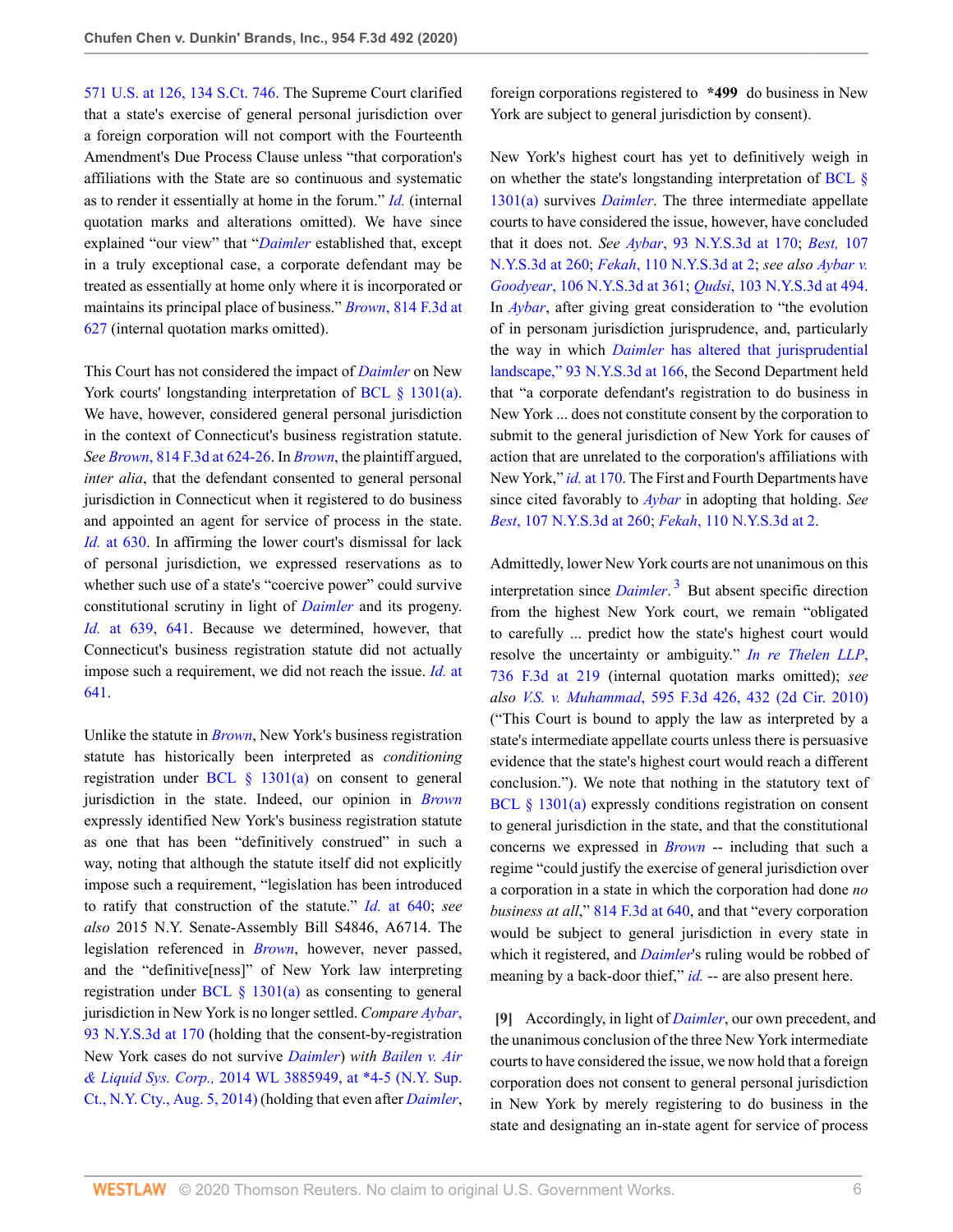under BCL  $\S$  1301(a). We have little trouble concluding that were the New York Court of Appeals to decide the issue, it would agree that this conclusion is consistent with the U.S. Constitution and the evolving law surrounding general personal jurisdiction. We thus affirm the lower court's holding that Dunkin Donuts did not consent to general personal jurisdiction in New York.

#### <span id="page-6-1"></span><span id="page-6-0"></span>*C. General Personal Jurisdiction Absent Consent*

**[\[10\]](#page-1-1) [\[11\]](#page-1-2)** Plaintiffs argue, in the alternative, that even if Dunkin Donuts did not consent to general jurisdiction, the district **\*500** court nonetheless had jurisdiction over it because of its contacts with New York. This argument fails because it is both waived by plaintiffs' failure to raise it with the district court below, *see [In re Nortel Networks Corp. Sec.](http://www.westlaw.com/Link/Document/FullText?findType=Y&serNum=2016784122&pubNum=0000506&originatingDoc=I53417de0738f11ea99df8ae889484d86&refType=RP&fi=co_pp_sp_506_132&originationContext=document&vr=3.0&rs=cblt1.0&transitionType=DocumentItem&contextData=(sc.UserEnteredCitation)#co_pp_sp_506_132) Litig.*[, 539 F.3d 129, 132 \(2d Cir. 2008\)](http://www.westlaw.com/Link/Document/FullText?findType=Y&serNum=2016784122&pubNum=0000506&originatingDoc=I53417de0738f11ea99df8ae889484d86&refType=RP&fi=co_pp_sp_506_132&originationContext=document&vr=3.0&rs=cblt1.0&transitionType=DocumentItem&contextData=(sc.UserEnteredCitation)#co_pp_sp_506_132), and because plaintiffs have not alleged facts sufficient to demonstrate that Dunkin Donuts' contacts in New York suffice to render it "at home" in the jurisdiction. *Daimler*[, 571 U.S. at 122, 134 S.Ct. 746](http://www.westlaw.com/Link/Document/FullText?findType=Y&serNum=2032535459&pubNum=0000780&originatingDoc=I53417de0738f11ea99df8ae889484d86&refType=RP&fi=co_pp_sp_780_122&originationContext=document&vr=3.0&rs=cblt1.0&transitionType=DocumentItem&contextData=(sc.UserEnteredCitation)#co_pp_sp_780_122). Dunkin Donuts is not incorporated or headquartered in New York. Plaintiffs contend that Dunkin Donuts "is a franchisor with numerous retail establishments in New York," and "that it governs ... and controls nationwide product labeling and advertising," Appellants' Br. at 6, but they made no showing that the company's relationship with New York was in any way significant or exceptional in relation to the company's nationwide business activity, *see Brown*[, 814 F.3d at 627](http://www.westlaw.com/Link/Document/FullText?findType=Y&serNum=2038306522&pubNum=0000506&originatingDoc=I53417de0738f11ea99df8ae889484d86&refType=RP&fi=co_pp_sp_506_627&originationContext=document&vr=3.0&rs=cblt1.0&transitionType=DocumentItem&contextData=(sc.UserEnteredCitation)#co_pp_sp_506_627) (finding no general personal jurisdiction where defendant's contacts, "while not insubstantial, constitute[d] only a very small part of its portfolio"); *see also [Gucci Am., Inc. v.](http://www.westlaw.com/Link/Document/FullText?findType=Y&serNum=2034338790&pubNum=0000506&originatingDoc=I53417de0738f11ea99df8ae889484d86&refType=RP&fi=co_pp_sp_506_135&originationContext=document&vr=3.0&rs=cblt1.0&transitionType=DocumentItem&contextData=(sc.UserEnteredCitation)#co_pp_sp_506_135) Weixing Li*[, 768 F.3d 122, 135 \(2d Cir. 2014\)](http://www.westlaw.com/Link/Document/FullText?findType=Y&serNum=2034338790&pubNum=0000506&originatingDoc=I53417de0738f11ea99df8ae889484d86&refType=RP&fi=co_pp_sp_506_135&originationContext=document&vr=3.0&rs=cblt1.0&transitionType=DocumentItem&contextData=(sc.UserEnteredCitation)#co_pp_sp_506_135) (bank not subject to general personal jurisdiction where it has branch offices in the forum but is headquartered and incorporated elsewhere). Accordingly, plaintiffs failed to allege facts upon which the exercise of general jurisdiction would be appropriate*.*

The district court correctly dismissed the out-of-state plaintiffs' claims for lack of personal jurisdiction.

*II. The Reasonable Consumer under [GBL §§ 349](http://www.westlaw.com/Link/Document/FullText?findType=L&pubNum=1000081&cite=NYGBS349&originatingDoc=I53417de0738f11ea99df8ae889484d86&refType=LQ&originationContext=document&vr=3.0&rs=cblt1.0&transitionType=DocumentItem&contextData=(sc.UserEnteredCitation)) and [350](http://www.westlaw.com/Link/Document/FullText?findType=L&pubNum=1000081&cite=NYGBS350&originatingDoc=I53417de0738f11ea99df8ae889484d86&refType=LQ&originationContext=document&vr=3.0&rs=cblt1.0&transitionType=DocumentItem&contextData=(sc.UserEnteredCitation))*

<span id="page-6-3"></span><span id="page-6-2"></span>**[\[12\]](#page-1-7) [\[13](#page-1-8)]** We turn now to the merits of the remaining plaintiff's claims. We review a district court's grant of a motion to dismiss under [Rule 12\(b\)\(6\)](http://www.westlaw.com/Link/Document/FullText?findType=L&pubNum=1000600&cite=USFRCPR12&originatingDoc=I53417de0738f11ea99df8ae889484d86&refType=LQ&originationContext=document&vr=3.0&rs=cblt1.0&transitionType=DocumentItem&contextData=(sc.UserEnteredCitation)) de novo. *[Bldg. Indus.](http://www.westlaw.com/Link/Document/FullText?findType=Y&serNum=2027631974&pubNum=0000506&originatingDoc=I53417de0738f11ea99df8ae889484d86&refType=RP&fi=co_pp_sp_506_187&originationContext=document&vr=3.0&rs=cblt1.0&transitionType=DocumentItem&contextData=(sc.UserEnteredCitation)#co_pp_sp_506_187) [Elec. Contractors Ass'n v. City of New York](http://www.westlaw.com/Link/Document/FullText?findType=Y&serNum=2027631974&pubNum=0000506&originatingDoc=I53417de0738f11ea99df8ae889484d86&refType=RP&fi=co_pp_sp_506_187&originationContext=document&vr=3.0&rs=cblt1.0&transitionType=DocumentItem&contextData=(sc.UserEnteredCitation)#co_pp_sp_506_187)*, 678 F.3d 184, 187 [\(2d Cir. 2012\).](http://www.westlaw.com/Link/Document/FullText?findType=Y&serNum=2027631974&pubNum=0000506&originatingDoc=I53417de0738f11ea99df8ae889484d86&refType=RP&fi=co_pp_sp_506_187&originationContext=document&vr=3.0&rs=cblt1.0&transitionType=DocumentItem&contextData=(sc.UserEnteredCitation)#co_pp_sp_506_187) "To survive a motion to dismiss, a complaint must contain sufficient factual matter, accepted as true, to state a claim to relief that is plausible on its face." *[Ashcroft](http://www.westlaw.com/Link/Document/FullText?findType=Y&serNum=2018848474&pubNum=0000780&originatingDoc=I53417de0738f11ea99df8ae889484d86&refType=RP&fi=co_pp_sp_780_678&originationContext=document&vr=3.0&rs=cblt1.0&transitionType=DocumentItem&contextData=(sc.UserEnteredCitation)#co_pp_sp_780_678)*

*v. Iqbal*[, 556 U.S. 662, 678, 129 S.Ct. 1937, 173 L.Ed.2d 868](http://www.westlaw.com/Link/Document/FullText?findType=Y&serNum=2018848474&pubNum=0000780&originatingDoc=I53417de0738f11ea99df8ae889484d86&refType=RP&fi=co_pp_sp_780_678&originationContext=document&vr=3.0&rs=cblt1.0&transitionType=DocumentItem&contextData=(sc.UserEnteredCitation)#co_pp_sp_780_678) [\(2009\)](http://www.westlaw.com/Link/Document/FullText?findType=Y&serNum=2018848474&pubNum=0000780&originatingDoc=I53417de0738f11ea99df8ae889484d86&refType=RP&fi=co_pp_sp_780_678&originationContext=document&vr=3.0&rs=cblt1.0&transitionType=DocumentItem&contextData=(sc.UserEnteredCitation)#co_pp_sp_780_678) (internal quotation marks omitted).

<span id="page-6-5"></span><span id="page-6-4"></span>**[\[14\]](#page-2-1) [\[15\]](#page-2-2)** [Section 349 of the GBL](http://www.westlaw.com/Link/Document/FullText?findType=L&pubNum=1000081&cite=NYGBS349&originatingDoc=I53417de0738f11ea99df8ae889484d86&refType=LQ&originationContext=document&vr=3.0&rs=cblt1.0&transitionType=DocumentItem&contextData=(sc.UserEnteredCitation)) provides a cause of action for any person injured by "[d]eceptive acts or practices in the conduct of any business, trade or commerce or in the furnishing or any service." [N.Y. Gen. Bus. Law](http://www.westlaw.com/Link/Document/FullText?findType=L&pubNum=1000081&cite=NYGBS349&originatingDoc=I53417de0738f11ea99df8ae889484d86&refType=SP&originationContext=document&vr=3.0&rs=cblt1.0&transitionType=DocumentItem&contextData=(sc.UserEnteredCitation)#co_pp_8b3b0000958a4)  $§$  349(a), (h). "Deceptive acts" are acts that are "likely to mislead a reasonable consumer acting reasonably under the circumstances." *[Fink v. Time Warner Cable](http://www.westlaw.com/Link/Document/FullText?findType=Y&serNum=2030470437&pubNum=0000506&originatingDoc=I53417de0738f11ea99df8ae889484d86&refType=RP&fi=co_pp_sp_506_741&originationContext=document&vr=3.0&rs=cblt1.0&transitionType=DocumentItem&contextData=(sc.UserEnteredCitation)#co_pp_sp_506_741)*, 714 F.3d [739, 741 \(2d Cir. 2013\).](http://www.westlaw.com/Link/Document/FullText?findType=Y&serNum=2030470437&pubNum=0000506&originatingDoc=I53417de0738f11ea99df8ae889484d86&refType=RP&fi=co_pp_sp_506_741&originationContext=document&vr=3.0&rs=cblt1.0&transitionType=DocumentItem&contextData=(sc.UserEnteredCitation)#co_pp_sp_506_741) "To make out a prima facie case under [Section 349](http://www.westlaw.com/Link/Document/FullText?findType=L&pubNum=1000081&cite=NYGBS349&originatingDoc=I53417de0738f11ea99df8ae889484d86&refType=LQ&originationContext=document&vr=3.0&rs=cblt1.0&transitionType=DocumentItem&contextData=(sc.UserEnteredCitation)), a plaintiff must demonstrate that (1) the defendant's deceptive acts were directed at consumers, (2) the acts are misleading in a material way, and (3) the plaintiff has been injured as a result." *[Maurizio v. Goldsmith](http://www.westlaw.com/Link/Document/FullText?findType=Y&serNum=2000595524&pubNum=0000506&originatingDoc=I53417de0738f11ea99df8ae889484d86&refType=RP&fi=co_pp_sp_506_521&originationContext=document&vr=3.0&rs=cblt1.0&transitionType=DocumentItem&contextData=(sc.UserEnteredCitation)#co_pp_sp_506_521)*, 230 F.3d [518, 521 \(2d Cir. 2000\)](http://www.westlaw.com/Link/Document/FullText?findType=Y&serNum=2000595524&pubNum=0000506&originatingDoc=I53417de0738f11ea99df8ae889484d86&refType=RP&fi=co_pp_sp_506_521&originationContext=document&vr=3.0&rs=cblt1.0&transitionType=DocumentItem&contextData=(sc.UserEnteredCitation)#co_pp_sp_506_521) (citing *[Oswego Laborers' Local 214](http://www.westlaw.com/Link/Document/FullText?findType=Y&serNum=1995047643&pubNum=0000605&originatingDoc=I53417de0738f11ea99df8ae889484d86&refType=RP&fi=co_pp_sp_605_25&originationContext=document&vr=3.0&rs=cblt1.0&transitionType=DocumentItem&contextData=(sc.UserEnteredCitation)#co_pp_sp_605_25) [Pension Fund v. Marine Midland Bank](http://www.westlaw.com/Link/Document/FullText?findType=Y&serNum=1995047643&pubNum=0000605&originatingDoc=I53417de0738f11ea99df8ae889484d86&refType=RP&fi=co_pp_sp_605_25&originationContext=document&vr=3.0&rs=cblt1.0&transitionType=DocumentItem&contextData=(sc.UserEnteredCitation)#co_pp_sp_605_25)*, 85 N.Y.2d 20, 25, 623 [N.Y.S.2d 529, 647 N.E.2d 741 \(1995\)](http://www.westlaw.com/Link/Document/FullText?findType=Y&serNum=1995047643&pubNum=0000605&originatingDoc=I53417de0738f11ea99df8ae889484d86&refType=RP&fi=co_pp_sp_605_25&originationContext=document&vr=3.0&rs=cblt1.0&transitionType=DocumentItem&contextData=(sc.UserEnteredCitation)#co_pp_sp_605_25)).

<span id="page-6-7"></span><span id="page-6-6"></span>[\[16\]](#page-2-3) [\[17\]](#page-2-4) [Section 350 of the GBL](http://www.westlaw.com/Link/Document/FullText?findType=L&pubNum=1000081&cite=NYGBS350&originatingDoc=I53417de0738f11ea99df8ae889484d86&refType=LQ&originationContext=document&vr=3.0&rs=cblt1.0&transitionType=DocumentItem&contextData=(sc.UserEnteredCitation)) prohibits "[f]alse advertising in the conduct of any business, trade or commerce," and is analyzed under the same "reasonable consumer" standard as [Section 349](http://www.westlaw.com/Link/Document/FullText?findType=L&pubNum=1000081&cite=NYGBS349&originatingDoc=I53417de0738f11ea99df8ae889484d86&refType=LQ&originationContext=document&vr=3.0&rs=cblt1.0&transitionType=DocumentItem&contextData=(sc.UserEnteredCitation)). *Id.* [at 521.](http://www.westlaw.com/Link/Document/FullText?findType=Y&serNum=2000595524&pubNum=0000506&originatingDoc=I53417de0738f11ea99df8ae889484d86&refType=RP&fi=co_pp_sp_506_521&originationContext=document&vr=3.0&rs=cblt1.0&transitionType=DocumentItem&contextData=(sc.UserEnteredCitation)#co_pp_sp_506_521) Under either provision, "[i]t is well settled that a court may determine as a matter of law that an allegedly deceptive advertisement would not have misled a reasonable consumer." *Fink*[, 714 F.3d at](http://www.westlaw.com/Link/Document/FullText?findType=Y&serNum=2030470437&pubNum=0000506&originatingDoc=I53417de0738f11ea99df8ae889484d86&refType=RP&fi=co_pp_sp_506_741&originationContext=document&vr=3.0&rs=cblt1.0&transitionType=DocumentItem&contextData=(sc.UserEnteredCitation)#co_pp_sp_506_741) [741](http://www.westlaw.com/Link/Document/FullText?findType=Y&serNum=2030470437&pubNum=0000506&originatingDoc=I53417de0738f11ea99df8ae889484d86&refType=RP&fi=co_pp_sp_506_741&originationContext=document&vr=3.0&rs=cblt1.0&transitionType=DocumentItem&contextData=(sc.UserEnteredCitation)#co_pp_sp_506_741).

<span id="page-6-10"></span><span id="page-6-9"></span><span id="page-6-8"></span>**[\[18\]](#page-2-0) [\[19\]](#page-2-5)** The SAC identified three Dunkin Donuts television advertisements, providing descriptions along with video links, and alleged that the advertisements were deceptive in their use of the word "steak." All three advertisements, however, conclude **\*501** with multiple zoomed-in images that clearly depict the "steak" in the Products as a beef patty. *See, e.g.*, Addendum hereto. Because "there can be no section  $349(a)$  claim when the allegedly deceptive practice was fully disclosed," *Broder v. MBNA Corp.*[, 281 A.D.2d 369, 722 N.Y.S.2d](http://www.westlaw.com/Link/Document/FullText?findType=Y&serNum=2001260394&pubNum=0000602&originatingDoc=I53417de0738f11ea99df8ae889484d86&refType=RP&fi=co_pp_sp_602_526&originationContext=document&vr=3.0&rs=cblt1.0&transitionType=DocumentItem&contextData=(sc.UserEnteredCitation)#co_pp_sp_602_526) [524, 526 \(1st Dep't 2001\)](http://www.westlaw.com/Link/Document/FullText?findType=Y&serNum=2001260394&pubNum=0000602&originatingDoc=I53417de0738f11ea99df8ae889484d86&refType=RP&fi=co_pp_sp_602_526&originationContext=document&vr=3.0&rs=cblt1.0&transitionType=DocumentItem&contextData=(sc.UserEnteredCitation)#co_pp_sp_602_526), the district court properly concluded that these advertisements were not actionable under either GBL provision as a matter of law.<sup>[4](#page-7-3)</sup> Moreover, while the word "steak" can refer to "a slice of meat," it is also defined as "ground beef prepared for cooking or for serving in the manner of a steak." Merriam-Webster Online Dictionary, https://www.merriamwebster.com/dictionary/steak (last visited March 23, 2020). Classic examples of ground beef served as "steak" include chopped steak, hamburger steak, and Salisbury steak.